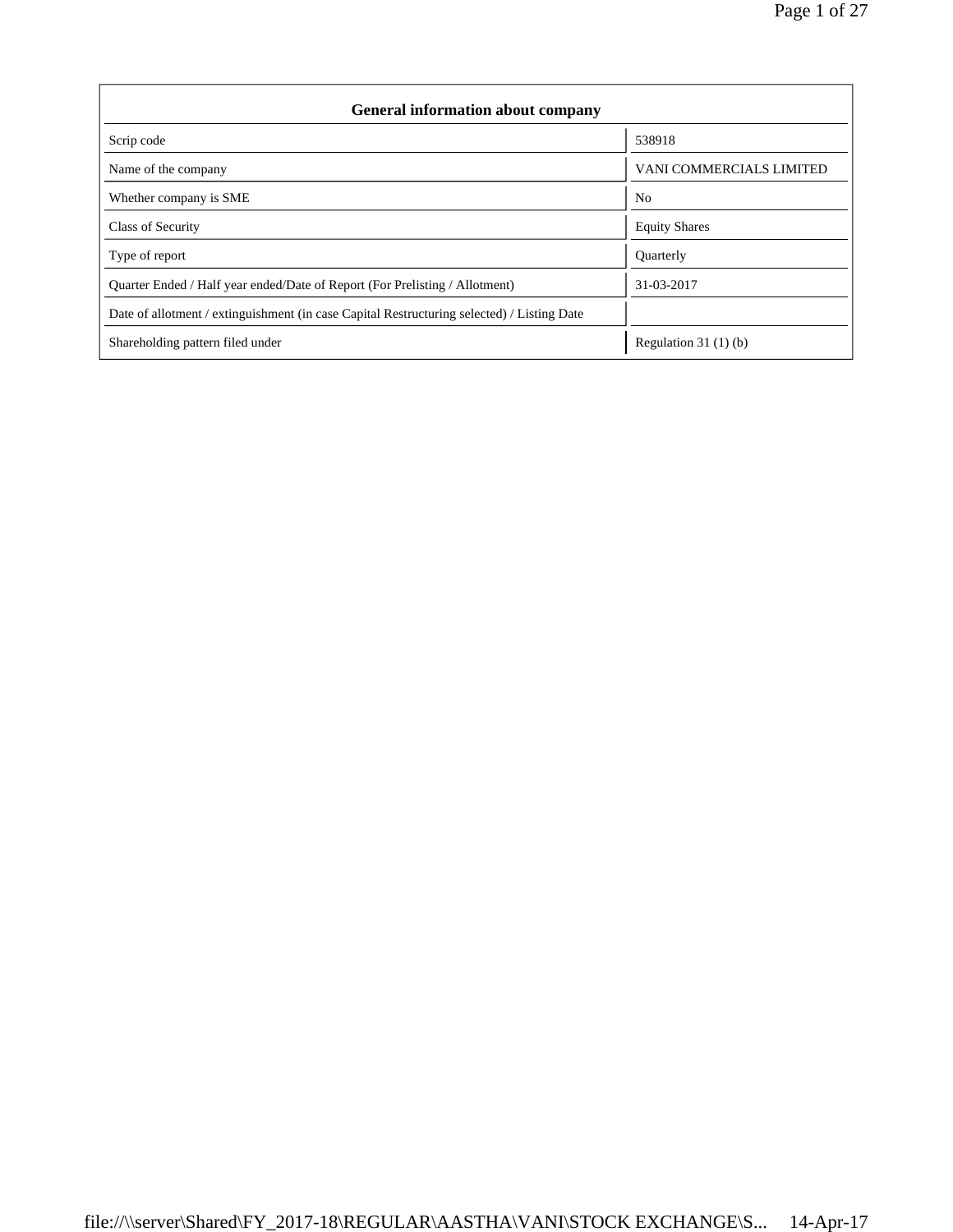| Sr. No.      | <b>Particular</b>                                                                      | Yes/No         |
|--------------|----------------------------------------------------------------------------------------|----------------|
|              | Whether the Listed Entity has issued any partly paid up shares?                        | N <sub>o</sub> |
|              | Whether the Listed Entity has issued any Convertible Securities?                       | N <sub>0</sub> |
|              | Whether the Listed Entity has issued any Warrants?                                     | N <sub>o</sub> |
|              | Whether the Listed Entity has any shares against which depository receipts are issued? | No             |
|              | Whether the Listed Entity has any shares in locked-in?                                 | Yes            |
| <sub>0</sub> | Whether any shares held by promoters are pledge or otherwise encumbered?               | No             |
|              | Whether company has equity shares with differential voting rights?                     | N <sub>0</sub> |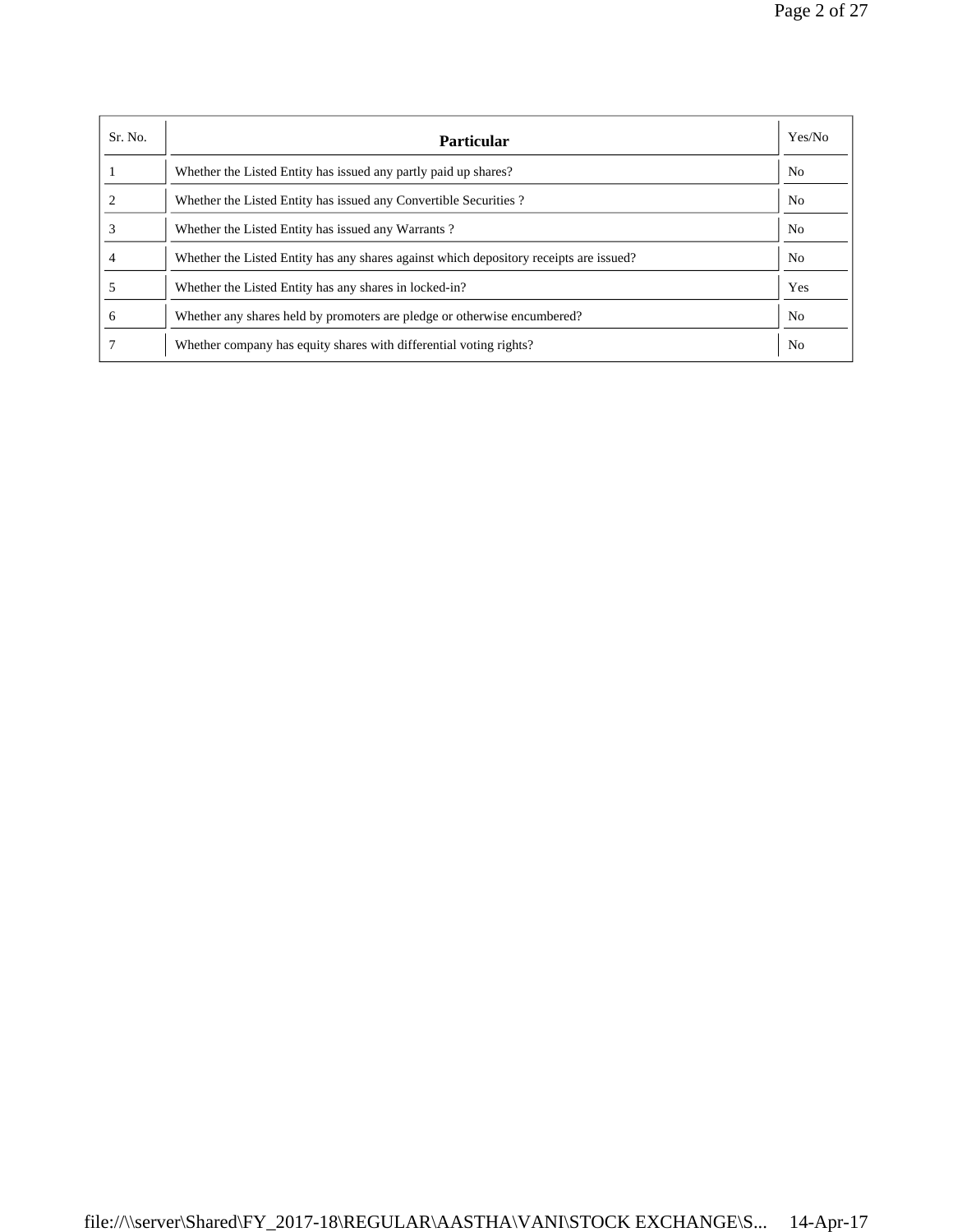|                 |                                           |                                                                 |                        |                                 |                                    |                                              | Table I - Summary Statement holding of specified securities |                                                                  |               |         |                                   |
|-----------------|-------------------------------------------|-----------------------------------------------------------------|------------------------|---------------------------------|------------------------------------|----------------------------------------------|-------------------------------------------------------------|------------------------------------------------------------------|---------------|---------|-----------------------------------|
|                 |                                           | No. of<br>fully<br>Nos. Of<br>paid up<br>shareholders<br>equity |                        | No.<br>Of<br>Partly             | No. Of                             | Total<br>nos.<br>shares<br>held<br>$(VII) =$ | Shareholding<br>as a % of<br>total no. of                   | Number of Voting Rights held in each<br>class of securities (IX) |               |         |                                   |
| Category<br>(I) | Category<br>of<br>shareholder             |                                                                 |                        | paid-<br>up                     | shares<br>underlying<br>Depository |                                              | shares<br>(calculated as                                    | No of Voting (XIV) Rights                                        |               |         |                                   |
|                 | (II)                                      | (III)                                                           | shares<br>held<br>(IV) | equity<br>shares<br>held<br>(V) | Receipts<br>(VI)                   | $(IV)$ +<br>$(V)$ +<br>(VI)                  | per SCRR,<br>$1957)$ (VIII)<br>As a % of<br>$(A+B+C2)$      | Class<br>eg: X                                                   | Class<br>eg:y | Total   | Total as a<br>$%$ of<br>$(A+B+C)$ |
| (A)             | Promoter<br>&<br>Promoter<br>Group        | 8                                                               | 244600                 |                                 |                                    | 244600                                       | 5.94                                                        | 244600                                                           |               | 244600  | 5.94                              |
| (B)             | Public                                    | 550                                                             | 3875200                |                                 |                                    | 3875200                                      | 94.06                                                       | 3875200                                                          |               | 3875200 | 94.06                             |
| (C)             | Non<br>Promoter-<br>Non Public            |                                                                 |                        |                                 |                                    |                                              |                                                             |                                                                  |               |         |                                   |
| (C1)            | <b>Shares</b><br>underlying<br><b>DRs</b> |                                                                 |                        |                                 |                                    |                                              |                                                             |                                                                  |               |         |                                   |
| (C2)            | Shares held<br>by<br>Employee<br>Trusts   |                                                                 |                        |                                 |                                    |                                              |                                                             |                                                                  |               |         |                                   |
|                 | Total                                     | 558                                                             | 4119800                |                                 |                                    | 4119800                                      | 100                                                         | 4119800                                                          |               | 4119800 | 100                               |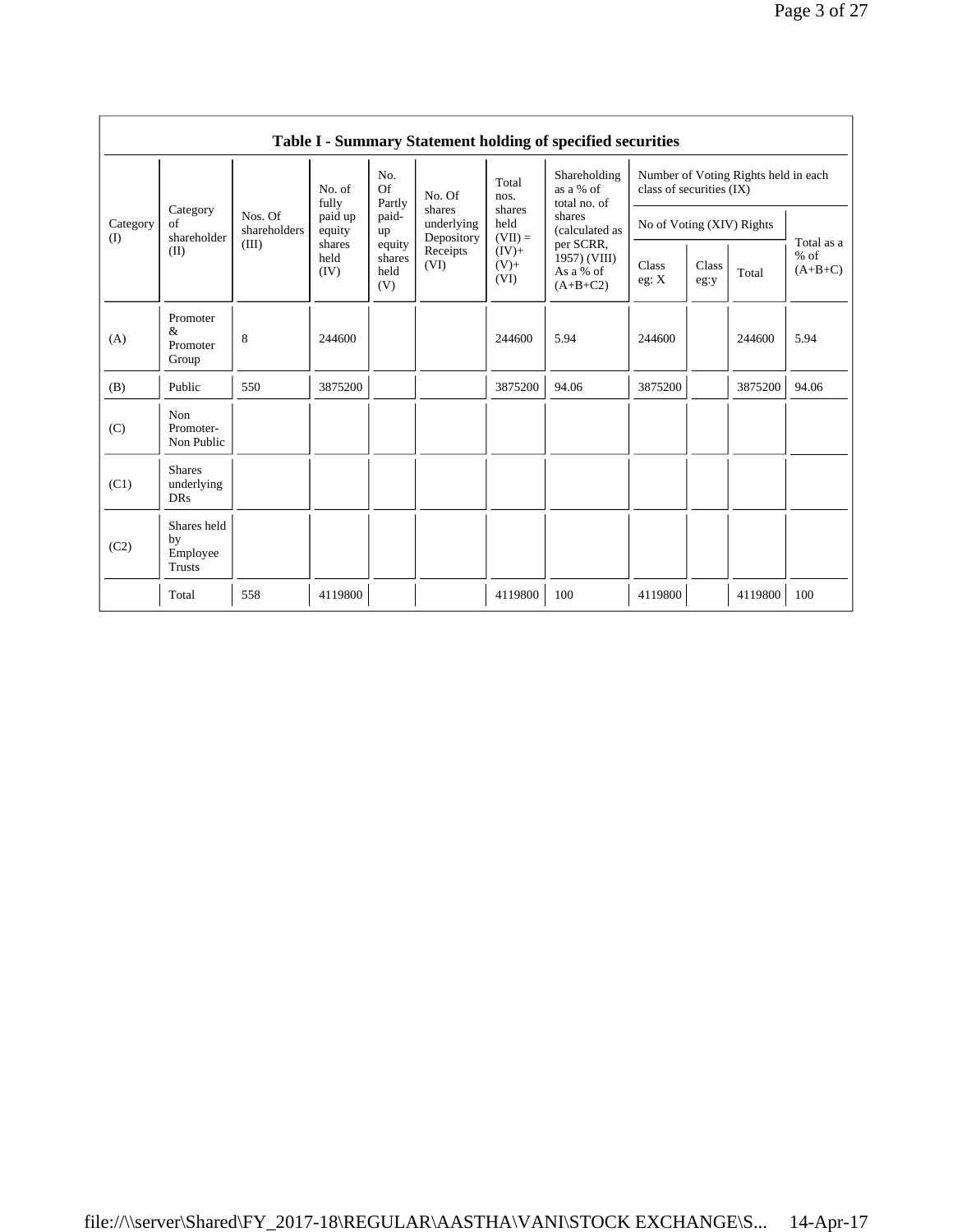|                                                                      |                                                |                                                                  |            |                                                                                                | Table I - Summary Statement holding of specified securities                                |                                                         |                |                                                                               |  |                                                                         |
|----------------------------------------------------------------------|------------------------------------------------|------------------------------------------------------------------|------------|------------------------------------------------------------------------------------------------|--------------------------------------------------------------------------------------------|---------------------------------------------------------|----------------|-------------------------------------------------------------------------------|--|-------------------------------------------------------------------------|
| Category<br>of<br>Category<br>shareholder<br>(I)<br>(II)<br>Promoter |                                                | No. Of<br>No. of<br><b>Shares</b><br><b>Shares</b><br>Underlying | Underlying | No. Of<br><b>Shares</b><br>Underlying<br>Outstanding                                           | Shareholding,<br>as a %<br>assuming full<br>conversion of<br>convertible<br>securities (as | Number of<br>Locked in<br>shares $(XII)$                |                | Number of<br><b>Shares</b><br>pledged or<br>otherwise<br>encumbered<br>(XIII) |  | Number of<br>equity shares<br>held in<br>dematerialized<br>form $(XIV)$ |
|                                                                      | convertible<br>securities<br>(X)               | Outstanding<br>Outstanding<br>Warrants<br>$(X_i)$                |            | a percentage<br>of diluted<br>share capital)<br>$(XI)=(VII)+$<br>$(X)$ As a % of<br>$(A+B+C2)$ | No. $(a)$                                                                                  | As a<br>$%$ of<br>total<br><b>Shares</b><br>held<br>(b) | No.<br>(a)     | As a<br>$%$ of<br>total<br><b>Shares</b><br>held<br>(b)                       |  |                                                                         |
| (A)                                                                  | $\&$<br>Promoter<br>Group                      |                                                                  |            |                                                                                                | 5.94                                                                                       | 170000                                                  | 69.5           |                                                                               |  | 244600                                                                  |
| (B)                                                                  | Public                                         |                                                                  |            |                                                                                                | 94.06                                                                                      | $\overline{0}$                                          | $\overline{0}$ |                                                                               |  | 2378200                                                                 |
| (C)                                                                  | Non<br>Promoter-<br>Non Public                 |                                                                  |            |                                                                                                |                                                                                            |                                                         |                |                                                                               |  |                                                                         |
| (C1)                                                                 | <b>Shares</b><br>underlying<br><b>DRs</b>      |                                                                  |            |                                                                                                |                                                                                            |                                                         |                |                                                                               |  |                                                                         |
| (C2)                                                                 | Shares held<br>by<br>Employee<br><b>Trusts</b> |                                                                  |            |                                                                                                |                                                                                            |                                                         |                |                                                                               |  |                                                                         |
|                                                                      | Total                                          |                                                                  |            |                                                                                                | 100                                                                                        | 170000                                                  | 4.13           |                                                                               |  | 2622800                                                                 |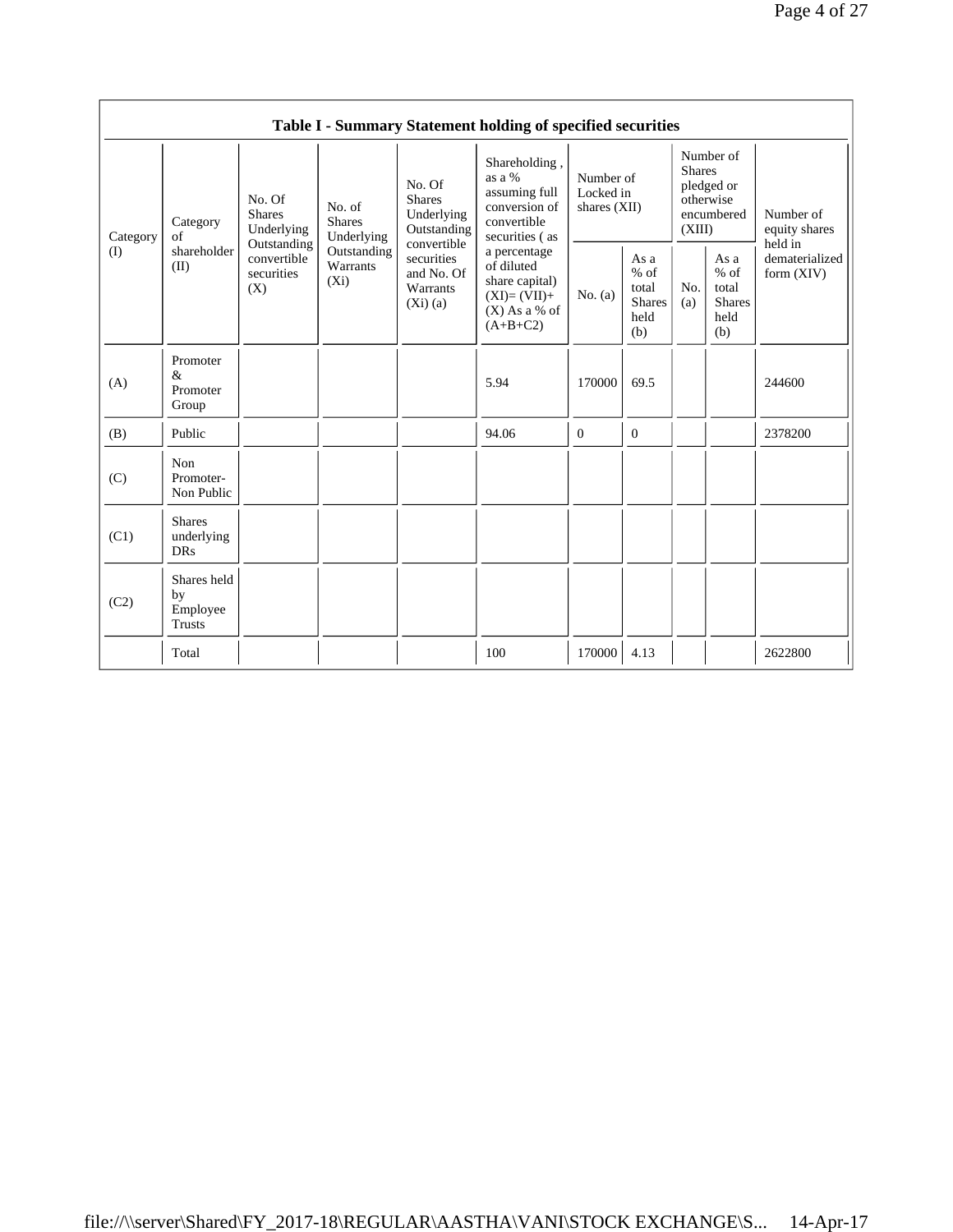$\overline{\phantom{a}}$ 

|                                                                                                | Table II - Statement showing shareholding pattern of the Promoter and Promoter Group                                |                                                                              |                            |                                 |                                    |                             |                                                  |                               |               |                                 |                                 |
|------------------------------------------------------------------------------------------------|---------------------------------------------------------------------------------------------------------------------|------------------------------------------------------------------------------|----------------------------|---------------------------------|------------------------------------|-----------------------------|--------------------------------------------------|-------------------------------|---------------|---------------------------------|---------------------------------|
|                                                                                                |                                                                                                                     |                                                                              | No. of                     | No.<br><b>Of</b>                | No. Of                             | Total<br>nos.               | Shareholding<br>as a % of<br>total no. of        | each class of securities (IX) |               | Number of Voting Rights held in |                                 |
| Sr.                                                                                            | Category &<br>Name of the                                                                                           | Nos. Of<br>shareholders                                                      | fully<br>paid up<br>equity | Partly<br>paid-<br>up           | shares<br>underlying<br>Depository | shares<br>held<br>$(VII) =$ | shares<br>(calculated<br>as per                  | No of Voting (XIV) Rights     |               |                                 | Total<br>as a %                 |
|                                                                                                | Shareholders (I)                                                                                                    | (III)                                                                        | shares<br>held (IV)        | equity<br>shares<br>held<br>(V) | Receipts<br>(VI)                   | $(IV)$ +<br>$(V)$ +<br>(VI) | SCRR,<br>1957) (VIII)<br>As a % of<br>$(A+B+C2)$ | Class eg:<br>X                | Class<br>eg:y | Total                           | of<br>Total<br>Voting<br>rights |
| А                                                                                              | Table II - Statement showing shareholding pattern of the Promoter and Promoter Group                                |                                                                              |                            |                                 |                                    |                             |                                                  |                               |               |                                 |                                 |
| (1)                                                                                            | Indian                                                                                                              |                                                                              |                            |                                 |                                    |                             |                                                  |                               |               |                                 |                                 |
| (a)                                                                                            | Individuals/Hindu<br>undivided Family                                                                               | 8                                                                            | 244600                     |                                 |                                    | 244600                      | 5.94                                             | 244600                        |               | 244600                          | 5.94                            |
| Sub-Total<br>(A)(1)                                                                            |                                                                                                                     | 8                                                                            | 244600                     |                                 |                                    | 244600                      | 5.94                                             | 244600                        |               | 244600                          | 5.94                            |
| (2)                                                                                            | Foreign                                                                                                             |                                                                              |                            |                                 |                                    |                             |                                                  |                               |               |                                 |                                 |
| Total<br>Shareholding<br>of Promoter<br>and<br>Promoter<br>Group $(A)=$<br>$(A)(1)+(A)$<br>(2) |                                                                                                                     | 8                                                                            | 244600                     |                                 |                                    | 244600                      | 5.94                                             | 244600                        |               | 244600                          | 5.94                            |
| B                                                                                              |                                                                                                                     | Table III - Statement showing shareholding pattern of the Public shareholder |                            |                                 |                                    |                             |                                                  |                               |               |                                 |                                 |
| (1)                                                                                            | Institutions                                                                                                        |                                                                              |                            |                                 |                                    |                             |                                                  |                               |               |                                 |                                 |
| (3)                                                                                            | Non-institutions                                                                                                    |                                                                              |                            |                                 |                                    |                             |                                                  |                               |               |                                 |                                 |
| (a(i))                                                                                         | Individuals -<br>i.Individual<br>shareholders<br>holding nominal<br>share capital up<br>to Rs. 2 lakhs.             | 508                                                                          | 532270                     |                                 |                                    | 532270                      | 12.92                                            | 532270                        |               | 532270                          | 12.92                           |
| (a(ii))                                                                                        | Individuals - ii.<br>Individual<br>shareholders<br>holding nominal<br>share capital in<br>excess of Rs. 2<br>lakhs. | 28                                                                           | 2005500                    |                                 |                                    | 2005500                     | 48.68                                            | 2005500                       |               | 2005500                         | 48.68                           |
| (e)                                                                                            | Any Other<br>(specify)                                                                                              | 14                                                                           | 1337430                    |                                 |                                    | 1337430                     | 32.46                                            | 1337430                       |               | 1337430                         | 32.46                           |
| Sub-Total<br>(B)(3)                                                                            |                                                                                                                     | 550                                                                          | 3875200                    |                                 |                                    | 3875200                     | 94.06                                            | 3875200                       |               | 3875200                         | 94.06                           |
| <b>Total Public</b><br>Shareholding<br>$(B)=(B)(1)+$<br>$(B)(2)+(B)$<br>(3)                    |                                                                                                                     | 550                                                                          | 3875200                    |                                 |                                    | 3875200                     | 94.06                                            | 3875200                       |               | 3875200                         | 94.06                           |
| ${\bf C}$                                                                                      | Table IV - Statement showing shareholding pattern of the Non Promoter- Non Public shareholder                       |                                                                              |                            |                                 |                                    |                             |                                                  |                               |               |                                 |                                 |
| Total<br>$(A+B+C2)$                                                                            |                                                                                                                     | 558                                                                          | 4119800                    |                                 |                                    | 4119800                     | 100                                              | 4119800                       |               | 4119800                         | 100                             |
| $\mathbf{I}$                                                                                   | $\mathbf{I}$                                                                                                        | $\mathbf{I}$                                                                 | $\mathbf{I}$               |                                 | $\mathbf{I}$                       |                             | $\mathbf{I}$<br>$\mathbf I$                      | $\mathbf{I}$                  | $\mathbf{I}$  |                                 |                                 |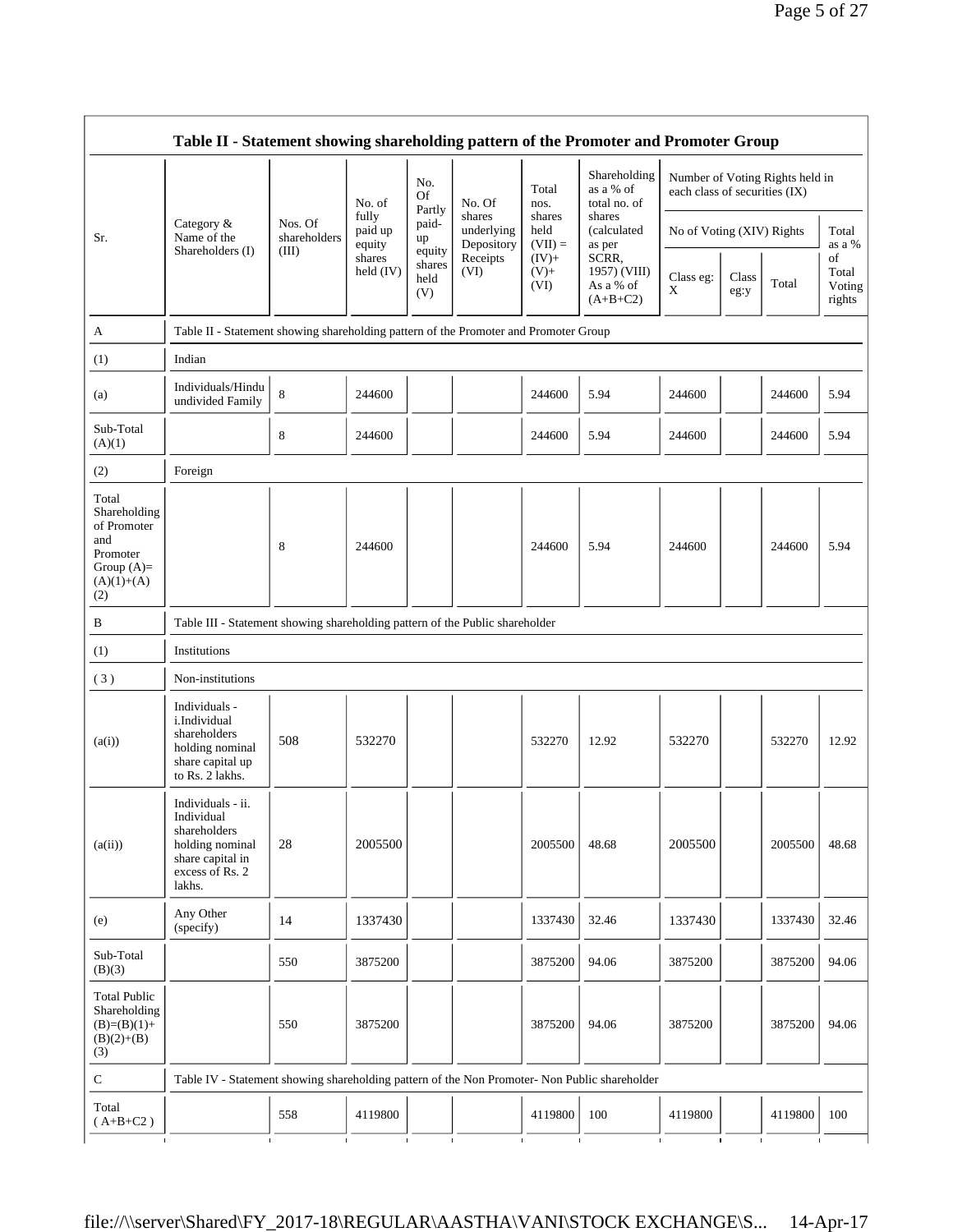| Total<br>$(A+B+C)$ | 558 | $+119800$ | 119800<br>411 | 100 | 19800 | 19800 | 100<br>$\sim$ |
|--------------------|-----|-----------|---------------|-----|-------|-------|---------------|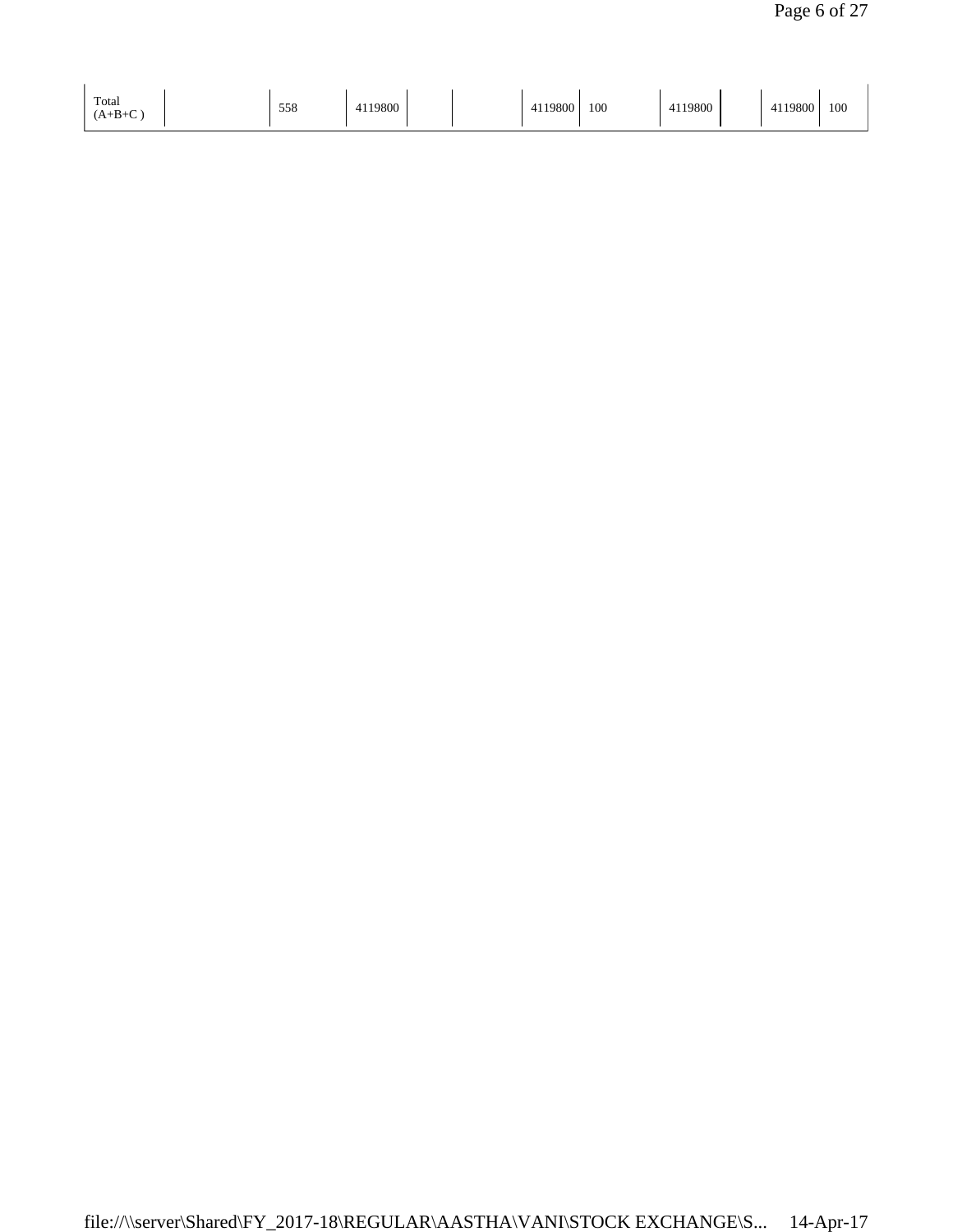|                                                                                         |                                                                                                                                            |             |                                                                | Table II - Statement showing shareholding pattern of the Promoter and Promoter Group                                                                                                   |                  |                                                         |            |                                                                               |                                       |
|-----------------------------------------------------------------------------------------|--------------------------------------------------------------------------------------------------------------------------------------------|-------------|----------------------------------------------------------------|----------------------------------------------------------------------------------------------------------------------------------------------------------------------------------------|------------------|---------------------------------------------------------|------------|-------------------------------------------------------------------------------|---------------------------------------|
|                                                                                         | No. Of<br>No. of<br><b>Shares</b><br><b>Shares</b><br>Underlying<br>Outstanding<br>convertible<br>Warrants<br>securities<br>$(X_i)$<br>(X) | Underlying  | No. Of<br><b>Shares</b><br>Underlying<br>Outstanding           | Shareholding, as<br>a % assuming<br>full conversion<br>of convertible<br>securities (as a<br>percentage of<br>diluted share<br>capital) $(XI)=$<br>$(VII)+(X)$ As a<br>% of $(A+B+C2)$ | (XII)            | Number of<br>Locked in shares                           |            | Number of<br><b>Shares</b><br>pledged or<br>otherwise<br>encumbered<br>(XIII) | Number of<br>equity shares<br>held in |
| Sr.                                                                                     |                                                                                                                                            | Outstanding | convertible<br>securities and<br>No. Of<br>Warrants<br>(Xi)(a) |                                                                                                                                                                                        | No. $(a)$        | As a<br>$%$ of<br>total<br><b>Shares</b><br>held<br>(b) | No.<br>(a) | As a %<br>of total<br><b>Shares</b><br>held<br>(b)                            | dematerialized<br>form (XIV)          |
| A                                                                                       |                                                                                                                                            |             |                                                                | Table II - Statement showing shareholding pattern of the Promoter and Promoter Group                                                                                                   |                  |                                                         |            |                                                                               |                                       |
| (1)                                                                                     | Indian                                                                                                                                     |             |                                                                |                                                                                                                                                                                        |                  |                                                         |            |                                                                               |                                       |
| (a)                                                                                     |                                                                                                                                            |             |                                                                | 5.94                                                                                                                                                                                   | 170000           | 69.5                                                    |            |                                                                               | 244600                                |
| Sub-Total (A)<br>(1)                                                                    |                                                                                                                                            |             |                                                                | 5.94                                                                                                                                                                                   | 170000           | 69.5                                                    |            |                                                                               | 244600                                |
| (2)                                                                                     | Foreign                                                                                                                                    |             |                                                                |                                                                                                                                                                                        |                  |                                                         |            |                                                                               |                                       |
| Total<br>Shareholding<br>of Promoter<br>and Promoter<br>Group $(A)=$<br>$(A)(1)+(A)(2)$ |                                                                                                                                            |             |                                                                | 5.94                                                                                                                                                                                   | 170000           | 69.5                                                    |            |                                                                               | 244600                                |
| $\, {\bf B}$                                                                            |                                                                                                                                            |             |                                                                | Table III - Statement showing shareholding pattern of the Public shareholder                                                                                                           |                  |                                                         |            |                                                                               |                                       |
| (1)                                                                                     | Institutions                                                                                                                               |             |                                                                |                                                                                                                                                                                        |                  |                                                         |            |                                                                               |                                       |
| (3)                                                                                     | Non-institutions                                                                                                                           |             |                                                                |                                                                                                                                                                                        |                  |                                                         |            |                                                                               |                                       |
| (a(i))                                                                                  |                                                                                                                                            |             |                                                                | 12.92                                                                                                                                                                                  | $\boldsymbol{0}$ | $\boldsymbol{0}$                                        |            |                                                                               | 88200                                 |
| (a(ii))                                                                                 |                                                                                                                                            |             |                                                                | 48.68                                                                                                                                                                                  | $\boldsymbol{0}$ | $\boldsymbol{0}$                                        |            |                                                                               | 1020000                               |
| (e)                                                                                     |                                                                                                                                            |             |                                                                | 32.46                                                                                                                                                                                  | $\boldsymbol{0}$ | $\boldsymbol{0}$                                        |            |                                                                               | 1270000                               |
| Sub-Total (B)<br>(3)                                                                    |                                                                                                                                            |             |                                                                | 94.06                                                                                                                                                                                  | $\boldsymbol{0}$ | $\boldsymbol{0}$                                        |            |                                                                               | 2378200                               |
| <b>Total Public</b><br>Shareholding<br>$(B)=(B)(1)+$<br>$(B)(2)+(B)(3)$                 |                                                                                                                                            |             |                                                                | 94.06                                                                                                                                                                                  | $\theta$         | $\boldsymbol{0}$                                        |            |                                                                               | 2378200                               |
| ${\bf C}$                                                                               |                                                                                                                                            |             |                                                                | Table IV - Statement showing shareholding pattern of the Non Promoter- Non Public shareholder                                                                                          |                  |                                                         |            |                                                                               |                                       |
| Total<br>$(A+B+C2)$                                                                     |                                                                                                                                            |             |                                                                | 100                                                                                                                                                                                    | 170000           | 4.13                                                    |            |                                                                               | 2622800                               |
| Total<br>$(A+B+C)$                                                                      |                                                                                                                                            |             |                                                                | 100                                                                                                                                                                                    | 170000           | 4.13                                                    |            |                                                                               | 2622800                               |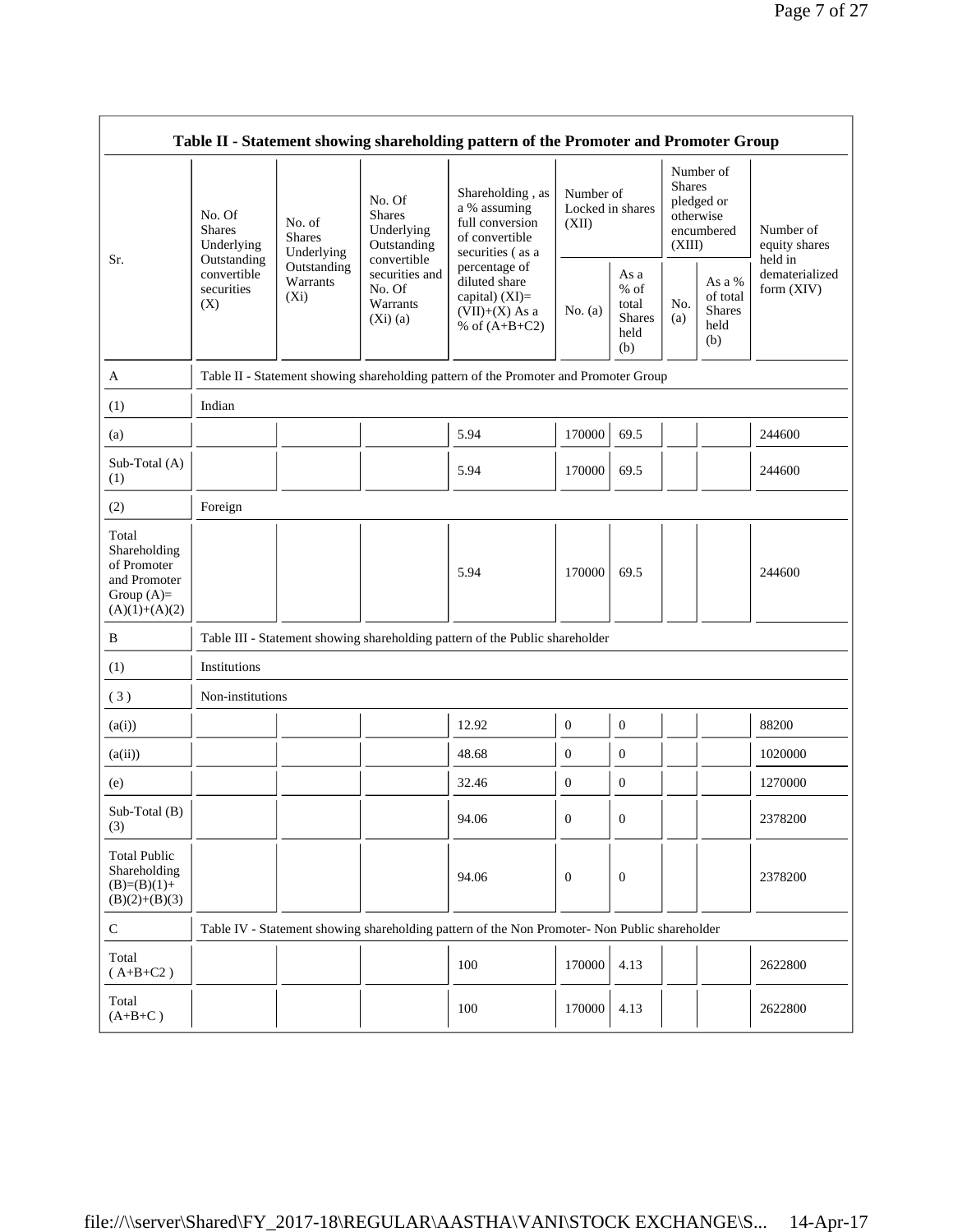|                                                                                                                            |                      |                                                               | Individuals/Hindu undivided Family |                                 |                                |                                |                                |
|----------------------------------------------------------------------------------------------------------------------------|----------------------|---------------------------------------------------------------|------------------------------------|---------------------------------|--------------------------------|--------------------------------|--------------------------------|
| Searial No.                                                                                                                | $\mathbf{1}$         | $\sqrt{2}$                                                    | 3                                  | $\overline{4}$                  | 5                              | 6                              | $\boldsymbol{7}$               |
| Name of the<br>Shareholders (I)                                                                                            | OP<br><b>SUKHIJA</b> | <b>RAJ KANTA</b><br><b>SUKHIJA</b>                            | <b>GAURAV</b><br><b>SUKHIJA</b>    | <b>RASHMI</b><br><b>SUKHIJA</b> | <b>NEELAM</b><br><b>BHATIA</b> | <b>SHILPA</b><br><b>BHATIA</b> | <b>KOMAL</b><br><b>SUKHIJA</b> |
| PAN (II)                                                                                                                   | AXSPS8696P           | AAWPK6240L                                                    | ARDPS5567Q                         | BBFPS8321F                      | AFCPB0391Q                     | APUPB2992P                     | ALHPM7231R                     |
| No. of fully paid<br>up equity shares<br>held (IV)                                                                         | 59400                | 59200                                                         | 59000                              | 29000                           | 9800                           | 9500                           | 9500                           |
| No. Of Partly<br>paid-up equity<br>shares held $(V)$                                                                       |                      |                                                               |                                    |                                 |                                |                                |                                |
| No. Of shares<br>underlying<br>Depository<br>Receipts (VI)                                                                 |                      |                                                               |                                    |                                 |                                |                                |                                |
| Total nos. shares<br>held $(VII) = (IV)$<br>$+(V)+(VI)$                                                                    | 59400                | 59200                                                         | 59000                              | 29000                           | 9800                           | 9500                           | 9500                           |
| Shareholding as<br>a % of total no.<br>of shares<br>(calculated as<br>per SCRR,<br>1957) (VIII) As<br>a % of<br>$(A+B+C2)$ | 1.44                 | 1.44                                                          | 1.43                               | 0.7                             | 0.24                           | 0.23                           | 0.23                           |
|                                                                                                                            |                      | Number of Voting Rights held in each class of securities (IX) |                                    |                                 |                                |                                |                                |
| Class eg:X                                                                                                                 | 59400                | 59200                                                         | 59000                              | 29000                           | 9800                           | 9500                           | 9500                           |
| Class eg:y                                                                                                                 |                      |                                                               |                                    |                                 |                                |                                |                                |
| Total                                                                                                                      | 59400                | 59200                                                         | 59000                              | 29000                           | 9800                           | 9500                           | 9500                           |
| Total as a % of<br><b>Total Voting</b><br>rights                                                                           | 1.44                 | 1.44                                                          | 1.43                               | 0.7                             | 0.24                           | 0.23                           | 0.23                           |
| No. Of Shares<br>Underlying<br>Outstanding<br>convertible<br>securities $(X)$                                              |                      |                                                               |                                    |                                 |                                |                                |                                |
| No. of Shares<br>Underlying<br>Outstanding<br>Warrants $(Xi)$                                                              |                      |                                                               |                                    |                                 |                                |                                |                                |
| No. Of Shares<br>Underlying<br>Outstanding<br>convertible<br>securities and<br>No. Of Warrants<br>(Xi)(a)                  |                      |                                                               |                                    |                                 |                                |                                |                                |
| Shareholding,<br>as a % assuming<br>full conversion<br>of convertible<br>securities (as a                                  |                      |                                                               |                                    |                                 |                                |                                |                                |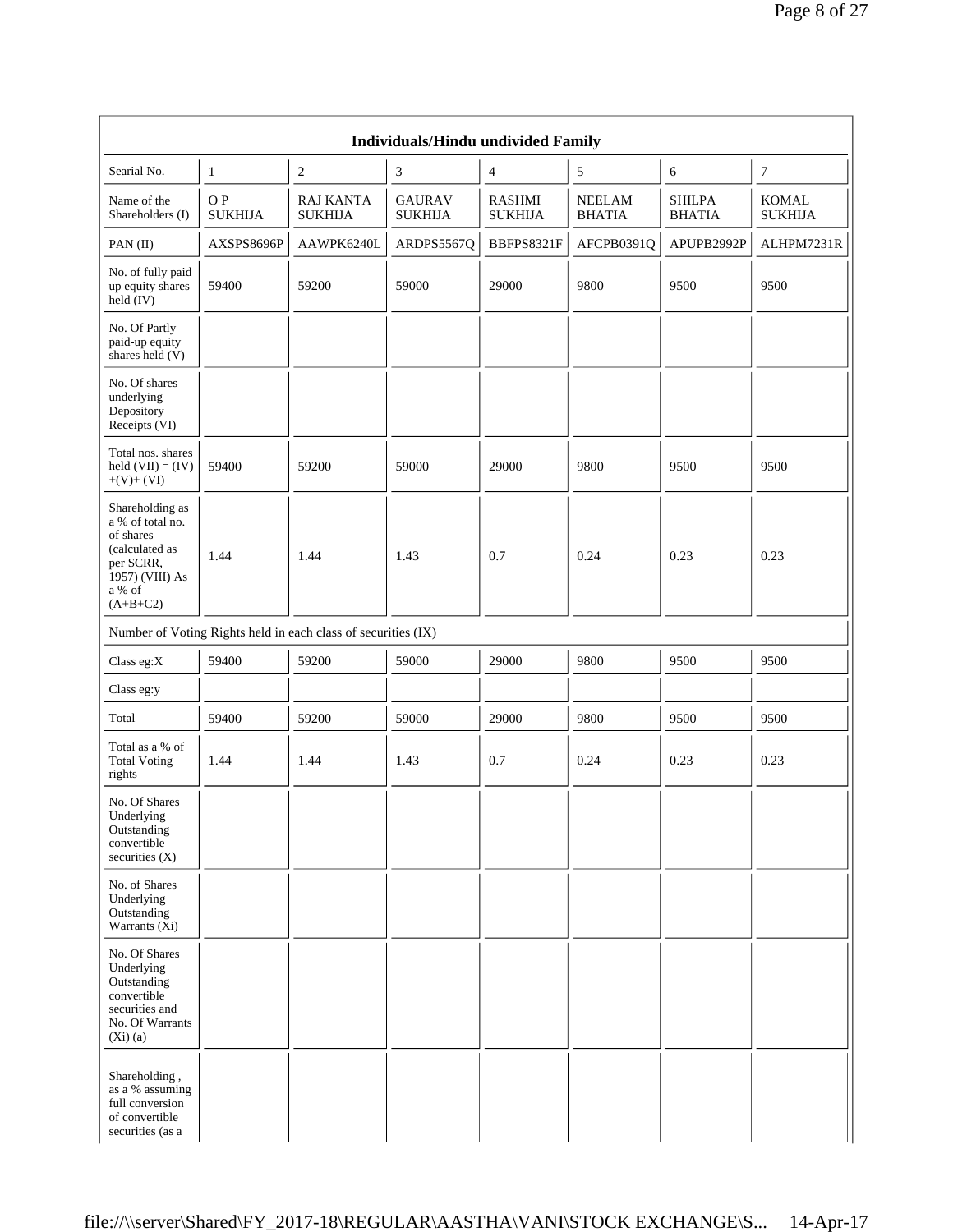| percentage of<br>diluted share<br>capital) (XI)=<br>$(VII)+(Xi)(a) As$<br>a % of<br>$(A+B+C2)$ | 1.44  | 1.44  | 1.43  | 0.7   | 0.24           | 0.23             | 0.23         |  |  |  |
|------------------------------------------------------------------------------------------------|-------|-------|-------|-------|----------------|------------------|--------------|--|--|--|
| Number of Locked in shares (XII)                                                               |       |       |       |       |                |                  |              |  |  |  |
| No. $(a)$                                                                                      | 50000 | 50000 | 50000 | 20000 | $\theta$       | $\mathbf{0}$     | $\mathbf{0}$ |  |  |  |
| As a % of total<br>Shares held (b)                                                             | 84.18 | 84.46 | 84.75 | 68.97 | $\overline{0}$ | $\boldsymbol{0}$ | $\mathbf{0}$ |  |  |  |
| Number of Shares pledged or otherwise encumbered (XIII)                                        |       |       |       |       |                |                  |              |  |  |  |
| No. $(a)$                                                                                      |       |       |       |       |                |                  |              |  |  |  |
| As a % of total<br>Shares held (b)                                                             |       |       |       |       |                |                  |              |  |  |  |
| Number of<br>equity shares<br>held in<br>dematerialized<br>form $(XIV)$                        | 59400 | 59200 | 59000 | 29000 | 9800           | 9500             | 9500         |  |  |  |
| Reason for not providing PAN                                                                   |       |       |       |       |                |                  |              |  |  |  |
| Reason for not<br>providing PAN                                                                |       |       |       |       |                |                  |              |  |  |  |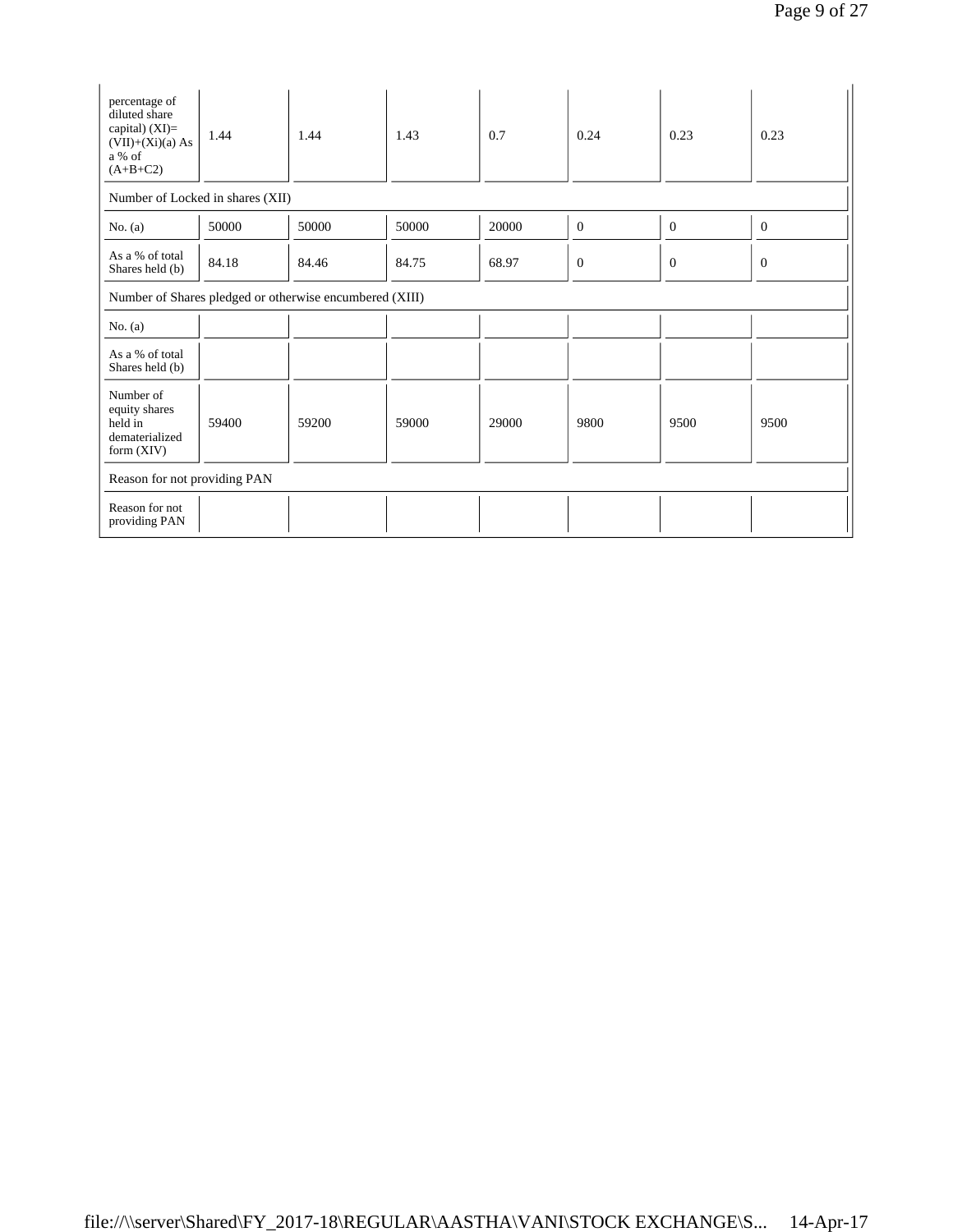|                                                                                                                                                                              | Individuals/Hindu undivided Family                            |                       |
|------------------------------------------------------------------------------------------------------------------------------------------------------------------------------|---------------------------------------------------------------|-----------------------|
| Searial No.                                                                                                                                                                  | 8                                                             |                       |
| Name of the<br>Shareholders (I)                                                                                                                                              | <b>GAURAV BHATIA</b>                                          | Click here to go back |
| PAN(II)                                                                                                                                                                      | AFZPB0749K                                                    | Total                 |
| No. of fully paid<br>up equity shares<br>held (IV)                                                                                                                           | 9200                                                          | 244600                |
| No. Of Partly paid-<br>up equity shares<br>$\text{held}$ (V)                                                                                                                 |                                                               |                       |
| No. Of shares<br>underlying<br>Depository<br>Receipts (VI)                                                                                                                   |                                                               |                       |
| Total nos. shares<br>held $(VII) = (IV) +$<br>$(V)+(VI)$                                                                                                                     | 9200                                                          | 244600                |
| Shareholding as a<br>% of total no. of<br>shares (calculated<br>as per SCRR,<br>1957) (VIII) As a<br>% of $(A+B+C2)$                                                         | 0.22                                                          | 5.94                  |
|                                                                                                                                                                              | Number of Voting Rights held in each class of securities (IX) |                       |
| Class eg: $X$                                                                                                                                                                | 9200                                                          | 244600                |
| Class eg:y                                                                                                                                                                   |                                                               |                       |
| Total                                                                                                                                                                        | 9200                                                          | 244600                |
| Total as a % of<br><b>Total Voting rights</b>                                                                                                                                | 0.22                                                          | 5.94                  |
| No. Of Shares<br>Underlying<br>Outstanding<br>convertible<br>securities (X)                                                                                                  |                                                               |                       |
| No. of Shares<br>Underlying<br>Outstanding<br>Warrants $(Xi)$                                                                                                                |                                                               |                       |
| No. Of Shares<br>Underlying<br>Outstanding<br>convertible<br>securities and No.<br>Of Warrants (Xi)<br>(a)                                                                   |                                                               |                       |
| Shareholding, as a<br>% assuming full<br>conversion of<br>convertible<br>securities (as a<br>percentage of<br>diluted share<br>capital) $(XI)=(VII)$<br>$+(Xi)(a)$ As a % of | 0.22                                                          | 5.94                  |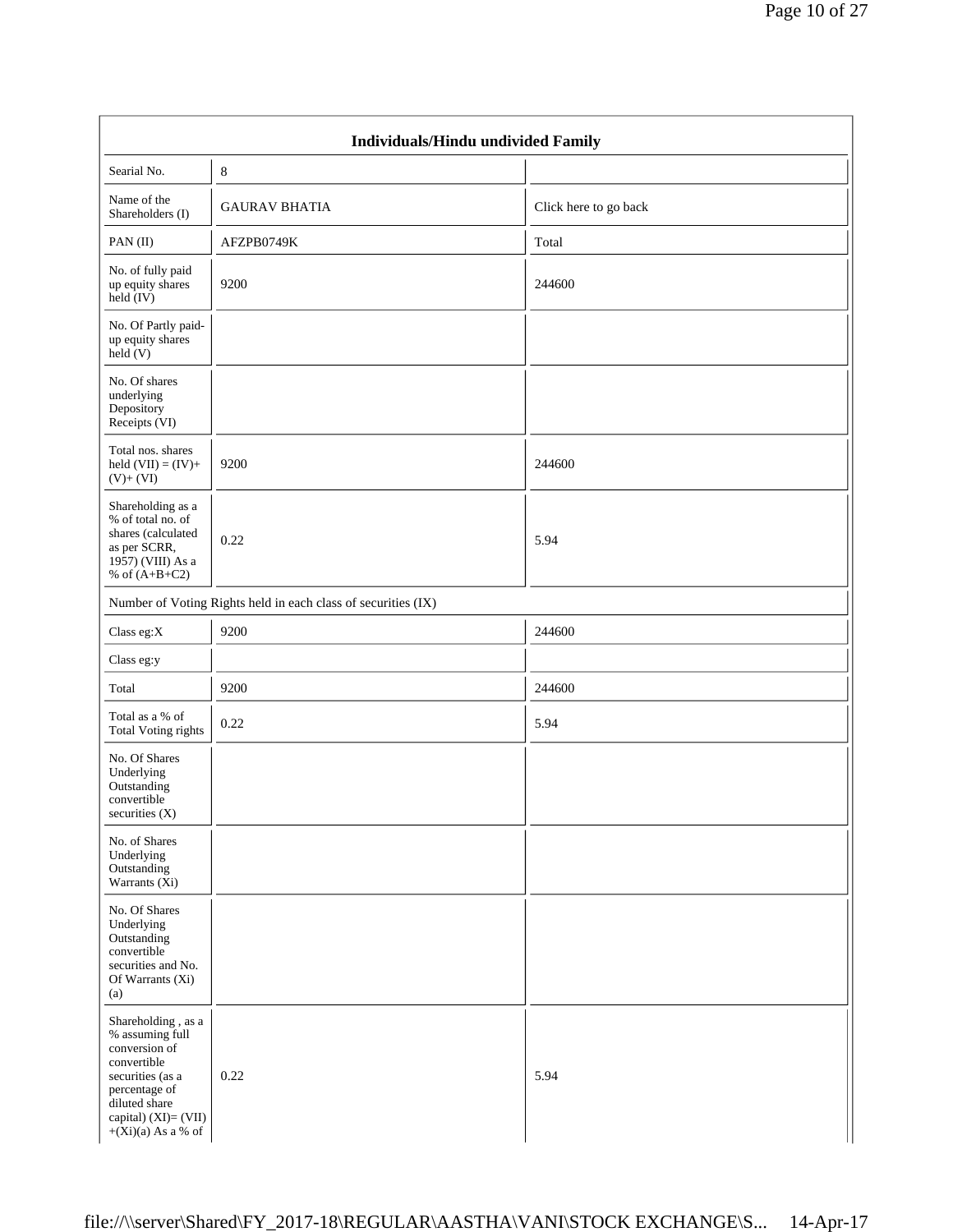| $(A+B+C2)$                                                           |                                                         |        |
|----------------------------------------------------------------------|---------------------------------------------------------|--------|
| Number of Locked in shares (XII)                                     |                                                         |        |
| No. $(a)$                                                            | $\mathbf{0}$                                            | 170000 |
| As a % of total<br>Shares held (b)                                   | $\overline{0}$                                          | 69.5   |
|                                                                      | Number of Shares pledged or otherwise encumbered (XIII) |        |
| No. $(a)$                                                            |                                                         |        |
| As a % of total<br>Shares held (b)                                   |                                                         |        |
| Number of equity<br>shares held in<br>dematerialized<br>form $(XIV)$ | 9200                                                    | 244600 |
| Reason for not providing PAN                                         |                                                         |        |
| Reason for not<br>providing PAN                                      |                                                         |        |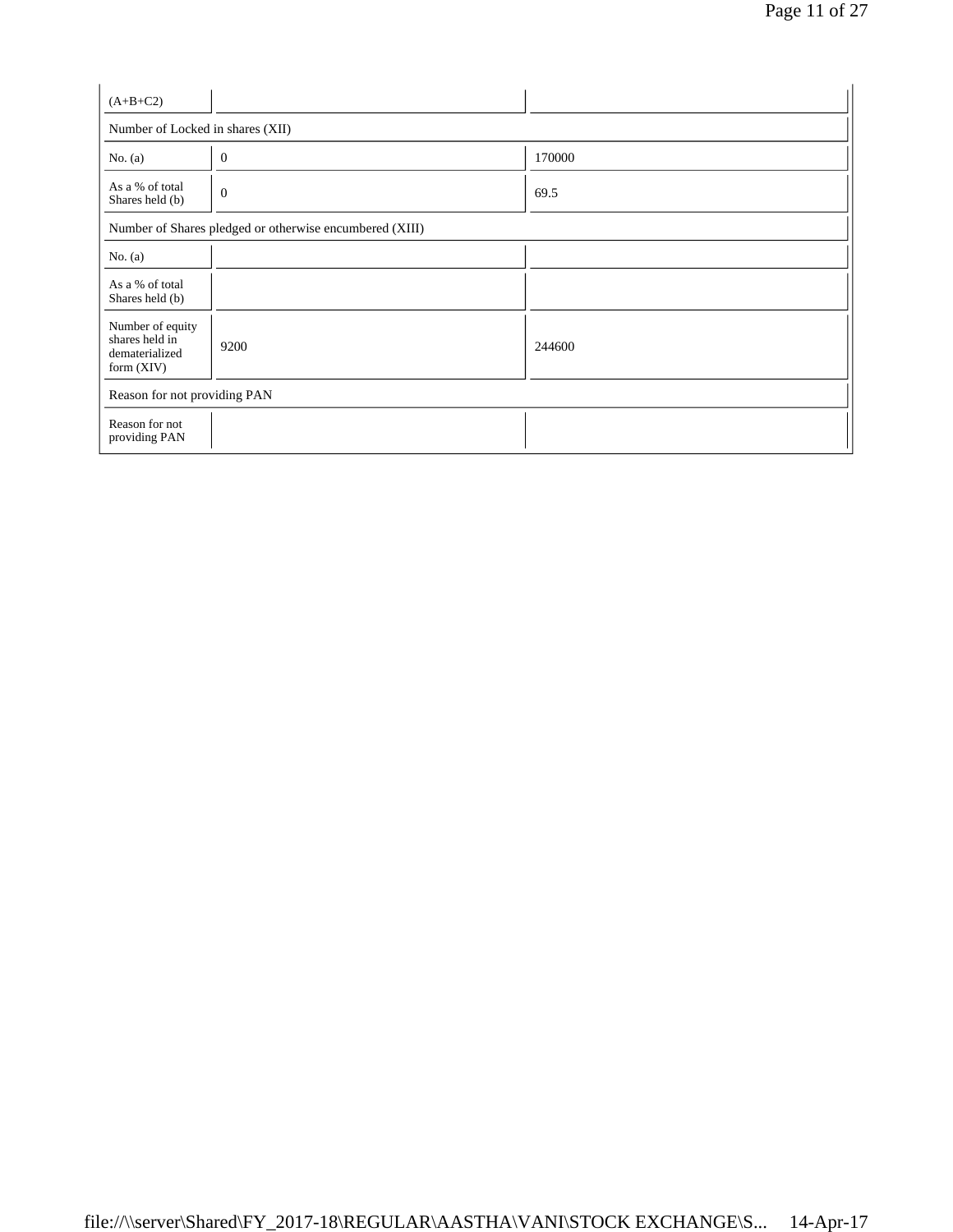| Searial No.                                                                                                                | $\mathbf{1}$                                                  | $\sqrt{2}$                      | 3                                                | $\overline{4}$                 | $\sqrt{5}$                     | 6                            | $\tau$                                         |
|----------------------------------------------------------------------------------------------------------------------------|---------------------------------------------------------------|---------------------------------|--------------------------------------------------|--------------------------------|--------------------------------|------------------------------|------------------------------------------------|
| Name of the<br>Shareholders<br>(I)                                                                                         | <b>TARSEM</b><br><b>SINGH</b>                                 | <b>JITENDER</b><br><b>KUMAR</b> | <b>SUKHDEV</b><br><b>SINGH</b><br><b>DHILLON</b> | <b>PRADEEP</b><br><b>KUMAR</b> | <b>SANJEEV</b><br><b>KUMAR</b> | <b>VIJAY</b><br><b>KUMAR</b> | <b>HARDEEP</b><br><b>SINGH</b><br><b>WAHLA</b> |
| PAN(II)                                                                                                                    | BQXPS7016N                                                    | AQGPK9865P                      | ZZZZZ9999Z                                       | AQGPK9717L                     | AQLPK9076B                     | AQGPK9864N                   | AARPW7993D                                     |
| No. of fully<br>paid up equity<br>shares held<br>(IV)                                                                      | 110000                                                        | 110000                          | 110000                                           | 110000                         | 110000                         | 100000                       | 100000                                         |
| No. Of Partly<br>paid-up equity<br>shares held<br>(V)                                                                      |                                                               |                                 |                                                  |                                |                                |                              |                                                |
| No. Of shares<br>underlying<br>Depository<br>Receipts (VI)                                                                 |                                                               |                                 |                                                  |                                |                                |                              |                                                |
| Total nos.<br>shares held<br>$(VII) = (IV) +$<br>$(V)+(VI)$                                                                | 110000                                                        | 110000                          | 110000                                           | 110000                         | 110000                         | 100000                       | 100000                                         |
| Shareholding<br>as a % of total<br>no. of shares<br>(calculated as<br>per SCRR,<br>1957) (VIII)<br>As a % of<br>$(A+B+C2)$ | 2.67                                                          | 2.67                            | 2.67                                             | 2.67                           | 2.67                           | 2.43                         | 2.43                                           |
|                                                                                                                            | Number of Voting Rights held in each class of securities (IX) |                                 |                                                  |                                |                                |                              |                                                |
| Class eg: X                                                                                                                | 110000                                                        | 110000                          | 110000                                           | 110000                         | 110000                         | 100000                       | 100000                                         |
| Class eg:y                                                                                                                 |                                                               |                                 |                                                  |                                |                                |                              |                                                |
| Total                                                                                                                      | 110000                                                        | 110000                          | 110000                                           | 110000                         | 110000                         | 100000                       | 100000                                         |
| Total as a %<br>of Total<br>Voting rights                                                                                  | 2.67                                                          | 2.67                            | 2.67                                             | 2.67                           | 2.67                           | 2.43                         | 2.43                                           |
| No. Of Shares<br>Underlying<br>Outstanding<br>convertible<br>securities (X)                                                |                                                               |                                 |                                                  |                                |                                |                              |                                                |
| No. of Shares<br>Underlying<br>Outstanding<br>Warrants (Xi)                                                                |                                                               |                                 |                                                  |                                |                                |                              |                                                |
| No. Of Shares<br>Underlying<br>Outstanding<br>convertible<br>securities and<br>No. Of<br>Warrants (Xi)<br>(a)              |                                                               |                                 |                                                  |                                |                                |                              |                                                |

 $\mathsf{r}$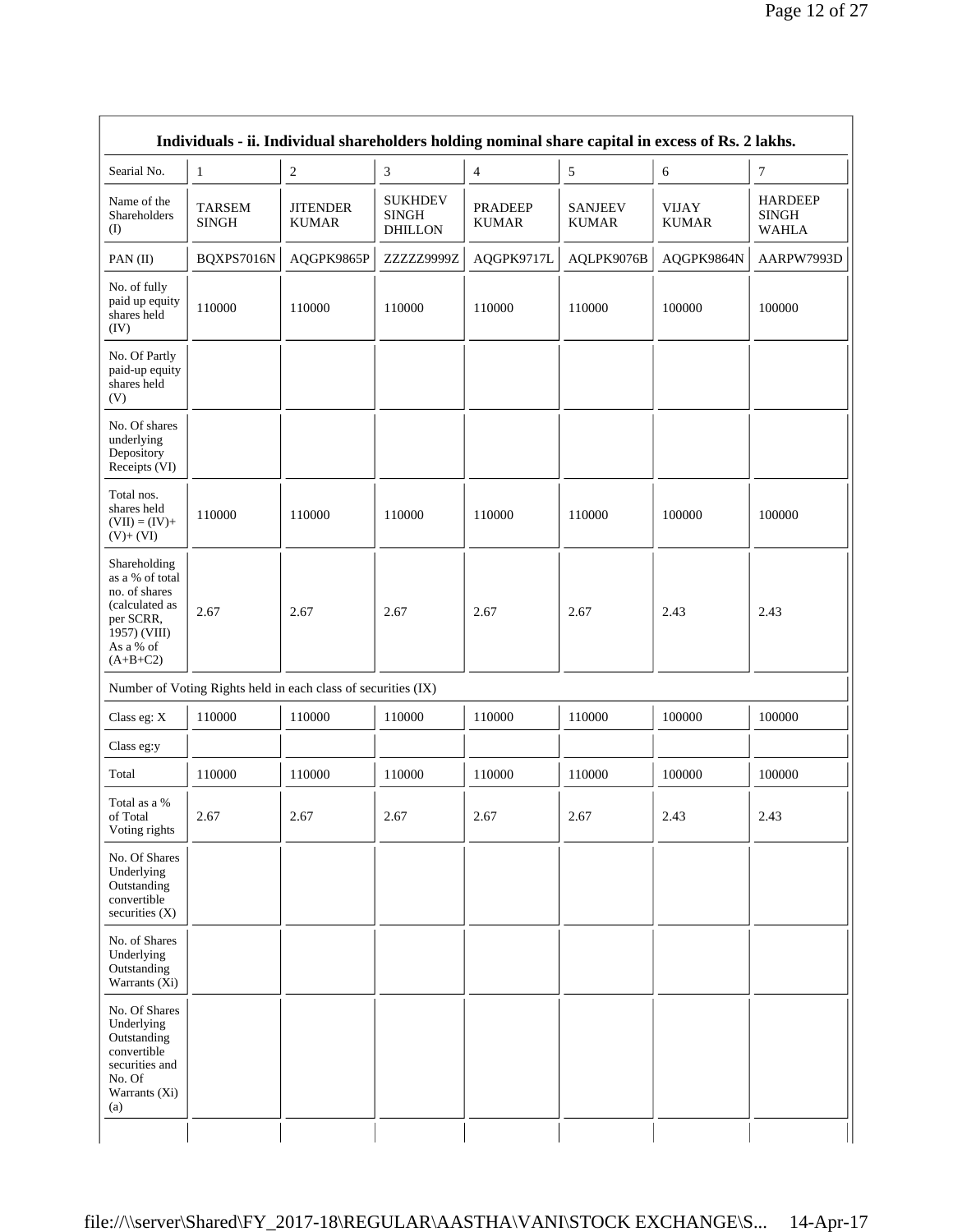| Shareholding,<br>as a %<br>assuming full<br>conversion of<br>convertible<br>securities (as a<br>percentage of<br>diluted share<br>capital) $(XI)=$<br>$(VII)+(X)$ As<br>$\rm{a}$ % of<br>$(A+B+C2)$ | 2.67                             | 2.67             | 2.67                          | 2.67           | 2.67           | 2.43             | 2.43             |  |
|-----------------------------------------------------------------------------------------------------------------------------------------------------------------------------------------------------|----------------------------------|------------------|-------------------------------|----------------|----------------|------------------|------------------|--|
|                                                                                                                                                                                                     | Number of Locked in shares (XII) |                  |                               |                |                |                  |                  |  |
| No. $(a)$                                                                                                                                                                                           | $\mathbf{0}$                     | $\boldsymbol{0}$ | $\boldsymbol{0}$              | $\overline{0}$ | $\mathbf{0}$   | $\boldsymbol{0}$ | $\boldsymbol{0}$ |  |
| As a % of<br>total Shares<br>$\text{held}(\text{b})$                                                                                                                                                | $\theta$                         | $\mathbf{0}$     | $\mathbf{0}$                  | $\mathbf{0}$   | $\overline{0}$ | $\boldsymbol{0}$ | $\mathbf{0}$     |  |
| Number of<br>equity shares<br>held in<br>dematerialized<br>form $(XIV)$                                                                                                                             | 110000                           | 110000           | $\overline{0}$                | $\mathbf{0}$   | $\theta$       | 100000           | 100000           |  |
| Reason for not providing PAN                                                                                                                                                                        |                                  |                  |                               |                |                |                  |                  |  |
| Reason for not<br>providing<br>PAN                                                                                                                                                                  |                                  |                  | Textual<br>Information<br>(1) |                |                |                  |                  |  |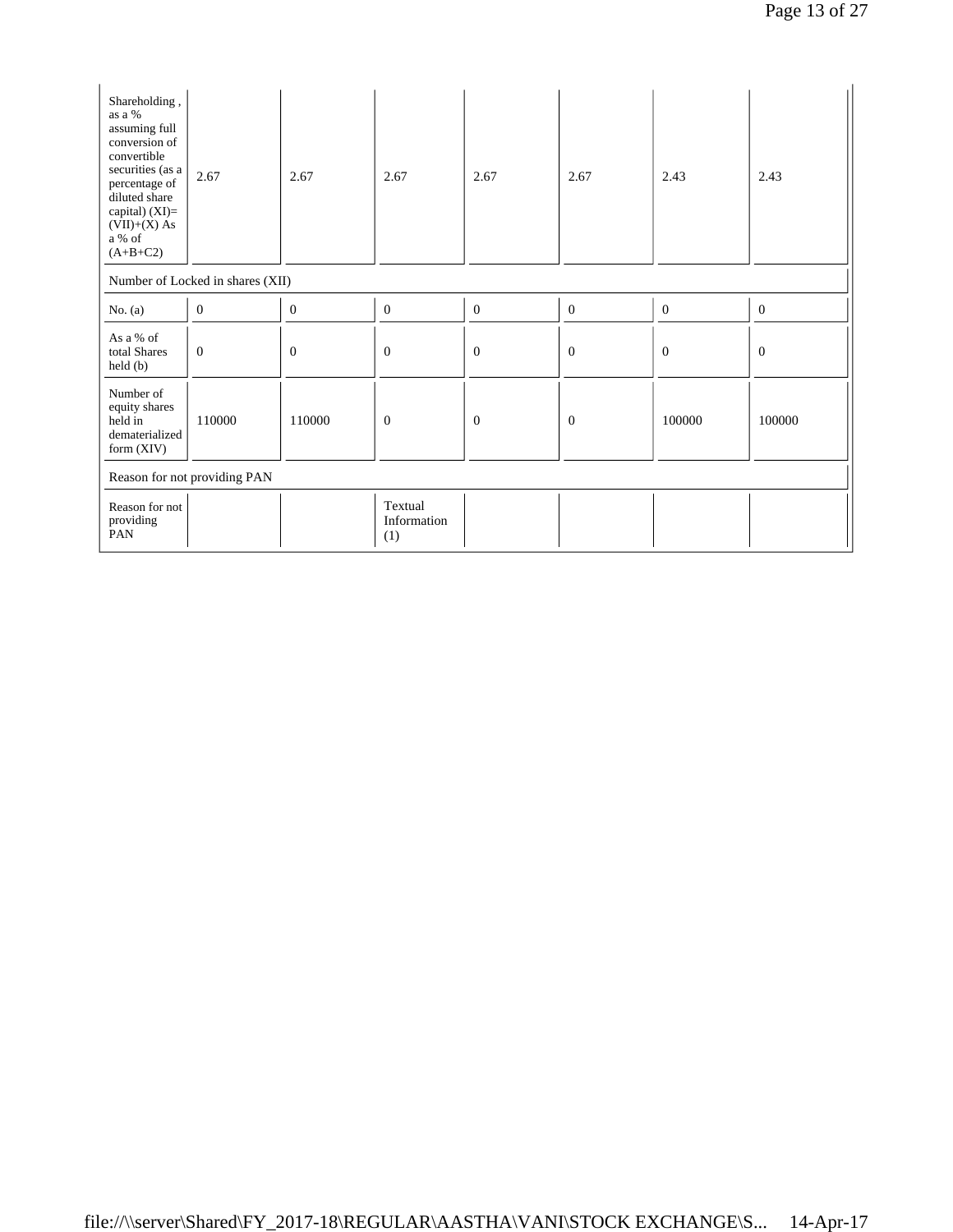|                                                                                                                            |                                |                                                               |                                 | Individuals - ii. Individual shareholders holding nominal share capital in excess of Rs. 2 lakhs. |                                |                                 |                                  |
|----------------------------------------------------------------------------------------------------------------------------|--------------------------------|---------------------------------------------------------------|---------------------------------|---------------------------------------------------------------------------------------------------|--------------------------------|---------------------------------|----------------------------------|
| Searial No.                                                                                                                | $\,8\,$                        | $\overline{9}$                                                | 10                              | 11                                                                                                | 12                             | 13                              | 14                               |
| Name of the<br>Shareholders (I)                                                                                            | <b>SURJEET</b><br><b>SINGH</b> | <b>BOHAR</b><br><b>SINGH</b>                                  | <b>BALJINDER</b><br><b>KAUR</b> | <b>HARMEET</b><br><b>GHAI</b>                                                                     | <b>KAMALJIT</b><br><b>GHAI</b> | <b>SATWANTI</b><br><b>BAJAJ</b> | <b>SHILPA</b><br><b>SACHDEVA</b> |
| PAN(II)                                                                                                                    | BEBPS1102R                     | BEMPS0144E                                                    | AQMPK8957G                      | AGOPG7932M                                                                                        | AGFPG1592E                     | AASPB4178Q                      | BITPS9608A                       |
| No. of fully<br>paid up equity<br>shares held $(IV)$                                                                       | 100000                         | 100000                                                        | 100000                          | 76800                                                                                             | 76800                          | 76800                           | 50000                            |
| No. Of Partly<br>paid-up equity<br>shares held (V)                                                                         |                                |                                                               |                                 |                                                                                                   |                                |                                 |                                  |
| No. Of shares<br>underlying<br>Depository<br>Receipts (VI)                                                                 |                                |                                                               |                                 |                                                                                                   |                                |                                 |                                  |
| Total nos.<br>shares held<br>$(VII) = (IV) +$<br>$(V)+(VI)$                                                                | 100000                         | 100000                                                        | 100000                          | 76800                                                                                             | 76800                          | 76800                           | 50000                            |
| Shareholding as<br>a % of total no.<br>of shares<br>(calculated as<br>per SCRR,<br>1957) (VIII) As<br>a % of<br>$(A+B+C2)$ | 2.43                           | 2.43                                                          | 2.43                            | 1.86                                                                                              | 1.86                           | 1.86                            | 1.21                             |
|                                                                                                                            |                                | Number of Voting Rights held in each class of securities (IX) |                                 |                                                                                                   |                                |                                 |                                  |
| Class eg: X                                                                                                                | 100000                         | 100000                                                        | 100000                          | 76800                                                                                             | 76800                          | 76800                           | 50000                            |
| Class eg:y                                                                                                                 |                                |                                                               |                                 |                                                                                                   |                                |                                 |                                  |
| Total                                                                                                                      | 100000                         | 100000                                                        | 100000                          | 76800                                                                                             | 76800                          | 76800                           | 50000                            |
| Total as a % of<br><b>Total Voting</b><br>rights                                                                           | 2.43                           | 2.43                                                          | 2.43                            | 1.86                                                                                              | 1.86                           | 1.86                            | 1.21                             |
| No. Of Shares<br>Underlying<br>Outstanding<br>convertible<br>securities $(X)$                                              |                                |                                                               |                                 |                                                                                                   |                                |                                 |                                  |
| No. of Shares<br>Underlying<br>Outstanding<br>Warrants (Xi)                                                                |                                |                                                               |                                 |                                                                                                   |                                |                                 |                                  |
| No. Of Shares<br>Underlying<br>Outstanding<br>convertible<br>securities and<br>No. Of<br>Warrants (Xi)<br>(a)              |                                |                                                               |                                 |                                                                                                   |                                |                                 |                                  |
| Shareholding,<br>as a %<br>assuming full                                                                                   |                                |                                                               |                                 |                                                                                                   |                                |                                 |                                  |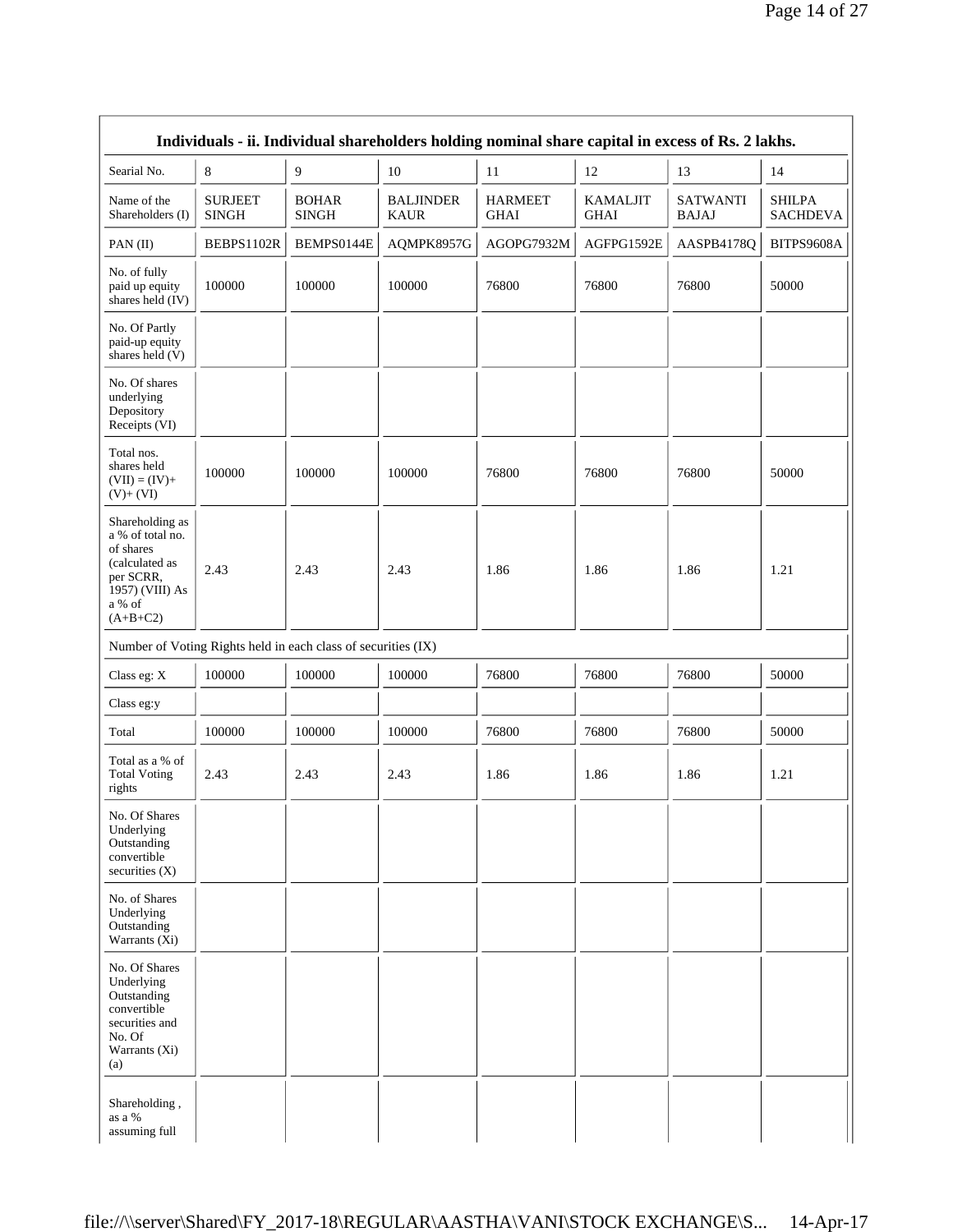| conversion of<br>convertible<br>securities (as a<br>percentage of<br>diluted share<br>capital) (XI)=<br>$(VII)+(X)$ As a<br>% of $(A+B+C2)$ | 2.43                             | 2.43           | 2.43             | 1.86             | 1.86           | 1.86           | 1.21             |  |
|---------------------------------------------------------------------------------------------------------------------------------------------|----------------------------------|----------------|------------------|------------------|----------------|----------------|------------------|--|
|                                                                                                                                             | Number of Locked in shares (XII) |                |                  |                  |                |                |                  |  |
| No. $(a)$                                                                                                                                   | $\mathbf{0}$                     | $\theta$       | $\boldsymbol{0}$ | $\boldsymbol{0}$ | $\mathbf{0}$   | $\mathbf{0}$   | $\boldsymbol{0}$ |  |
| As a % of total<br>Shares held (b)                                                                                                          | $\mathbf{0}$                     | $\theta$       | $\Omega$         | $\theta$         | $\theta$       | $\Omega$       | $\mathbf{0}$     |  |
| Number of<br>equity shares<br>held in<br>dematerialized<br>form $(XIV)$                                                                     | $\overline{0}$                   | $\overline{0}$ | $\overline{0}$   | $\overline{0}$   | $\overline{0}$ | $\overline{0}$ | 50000            |  |
| Reason for not providing PAN                                                                                                                |                                  |                |                  |                  |                |                |                  |  |
| Reason for not<br>providing PAN                                                                                                             |                                  |                |                  |                  |                |                |                  |  |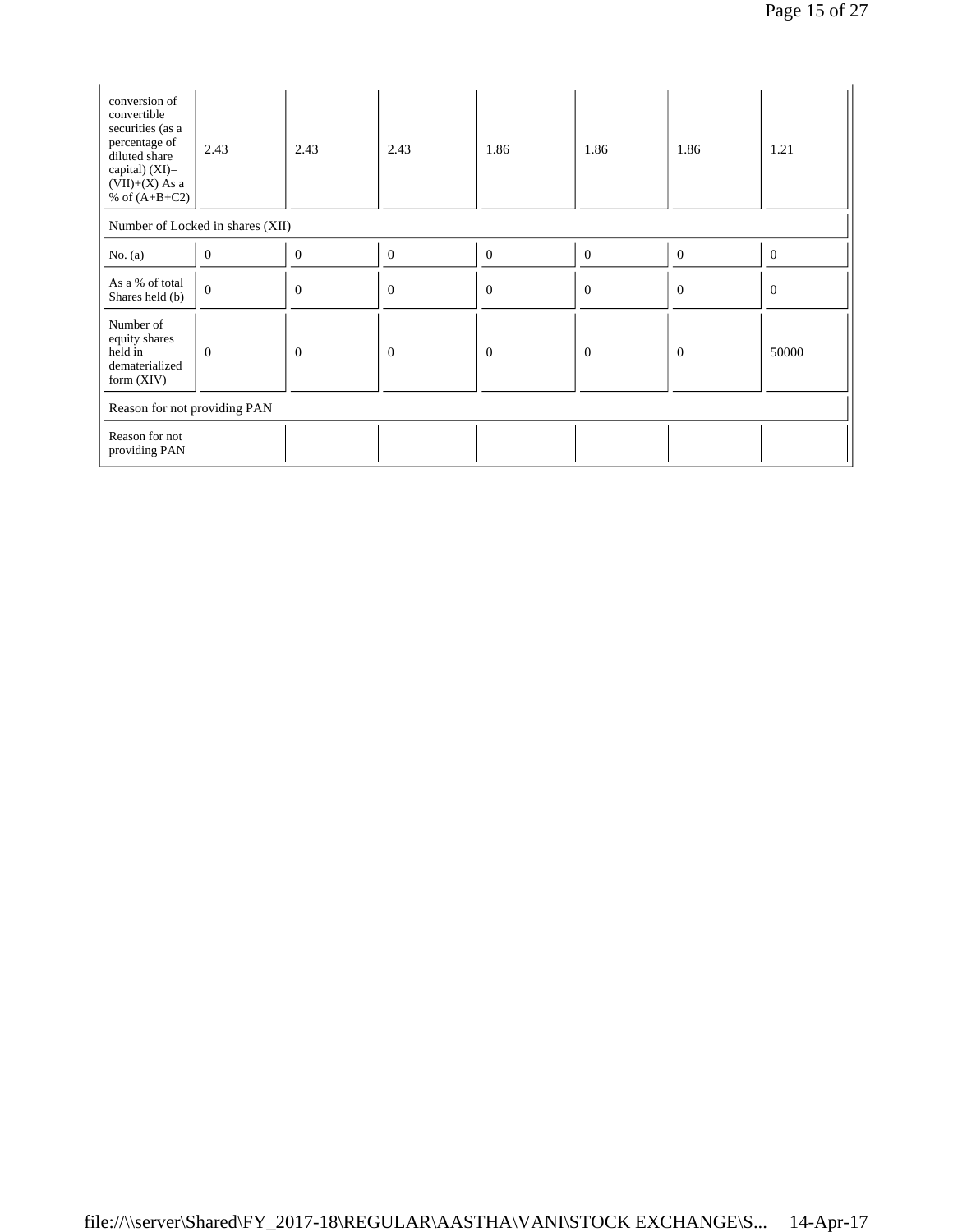| Individuals - ii. Individual shareholders holding nominal share capital in excess of Rs. 2 lakhs.                          |                                                               |                                 |                                |                               |                               |                               |                                  |  |  |
|----------------------------------------------------------------------------------------------------------------------------|---------------------------------------------------------------|---------------------------------|--------------------------------|-------------------------------|-------------------------------|-------------------------------|----------------------------------|--|--|
| Searial No.                                                                                                                | 15                                                            | 16                              | 17                             | 18                            | 19                            | 20                            | 21                               |  |  |
| Name of the<br>Shareholders (I)                                                                                            | <b>LOKESH</b><br><b>SACHDEVA</b>                              | <b>ADHIR</b><br><b>SACHDEVA</b> | <b>HERIKA</b><br><b>NARANG</b> | <b>GEETA</b><br><b>CHADHA</b> | <b>MANAN</b><br><b>NARANG</b> | <b>MANSI</b><br><b>NARANG</b> | <b>SUSHMA</b><br><b>SACHDEVA</b> |  |  |
| PAN(II)                                                                                                                    | ANXPS6801K                                                    | ANXPS6570P                      | AHJPA5543N                     | AGGPC0379Q                    | ACJPN9853B                    | ABTPN4637N                    | AAMPS2047R                       |  |  |
| No. of fully<br>paid up equity<br>shares held (IV)                                                                         | 50000                                                         | 50000                           | 50000                          | 50000                         | 50000                         | 50000                         | 50000                            |  |  |
| No. Of Partly<br>paid-up equity<br>shares held (V)                                                                         |                                                               |                                 |                                |                               |                               |                               |                                  |  |  |
| No. Of shares<br>underlying<br>Depository<br>Receipts (VI)                                                                 |                                                               |                                 |                                |                               |                               |                               |                                  |  |  |
| Total nos.<br>shares held<br>$(VII) = (IV) +$<br>$(V)+(VI)$                                                                | 50000                                                         | 50000                           | 50000                          | 50000                         | 50000                         | 50000                         | 50000                            |  |  |
| Shareholding as<br>a % of total no.<br>of shares<br>(calculated as<br>per SCRR,<br>1957) (VIII) As<br>a % of<br>$(A+B+C2)$ | 1.21                                                          | 1.21                            | 1.21                           | 1.21                          | 1.21                          | 1.21                          | 1.21                             |  |  |
|                                                                                                                            | Number of Voting Rights held in each class of securities (IX) |                                 |                                |                               |                               |                               |                                  |  |  |
| Class eg: X                                                                                                                | 50000                                                         | 50000                           | 50000                          | 50000                         | 50000                         | 50000                         | 50000                            |  |  |
| Class eg:y                                                                                                                 |                                                               |                                 |                                |                               |                               |                               |                                  |  |  |
| Total                                                                                                                      | 50000                                                         | 50000                           | 50000                          | 50000                         | 50000                         | 50000                         | 50000                            |  |  |
| Total as a % of<br><b>Total Voting</b><br>rights                                                                           | 1.21                                                          | 1.21                            | 1.21                           | 1.21                          | 1.21                          | 1.21                          | 1.21                             |  |  |
| No. Of Shares<br>Underlying<br>Outstanding<br>convertible<br>securities (X)                                                |                                                               |                                 |                                |                               |                               |                               |                                  |  |  |
| No. of Shares<br>Underlying<br>Outstanding<br>Warrants (Xi)                                                                |                                                               |                                 |                                |                               |                               |                               |                                  |  |  |
| No. Of Shares<br>Underlying<br>Outstanding<br>convertible<br>securities and<br>No. Of<br>Warrants (Xi)<br>(a)              |                                                               |                                 |                                |                               |                               |                               |                                  |  |  |
| Shareholding,<br>as a %<br>assuming full                                                                                   |                                                               |                                 |                                |                               |                               |                               |                                  |  |  |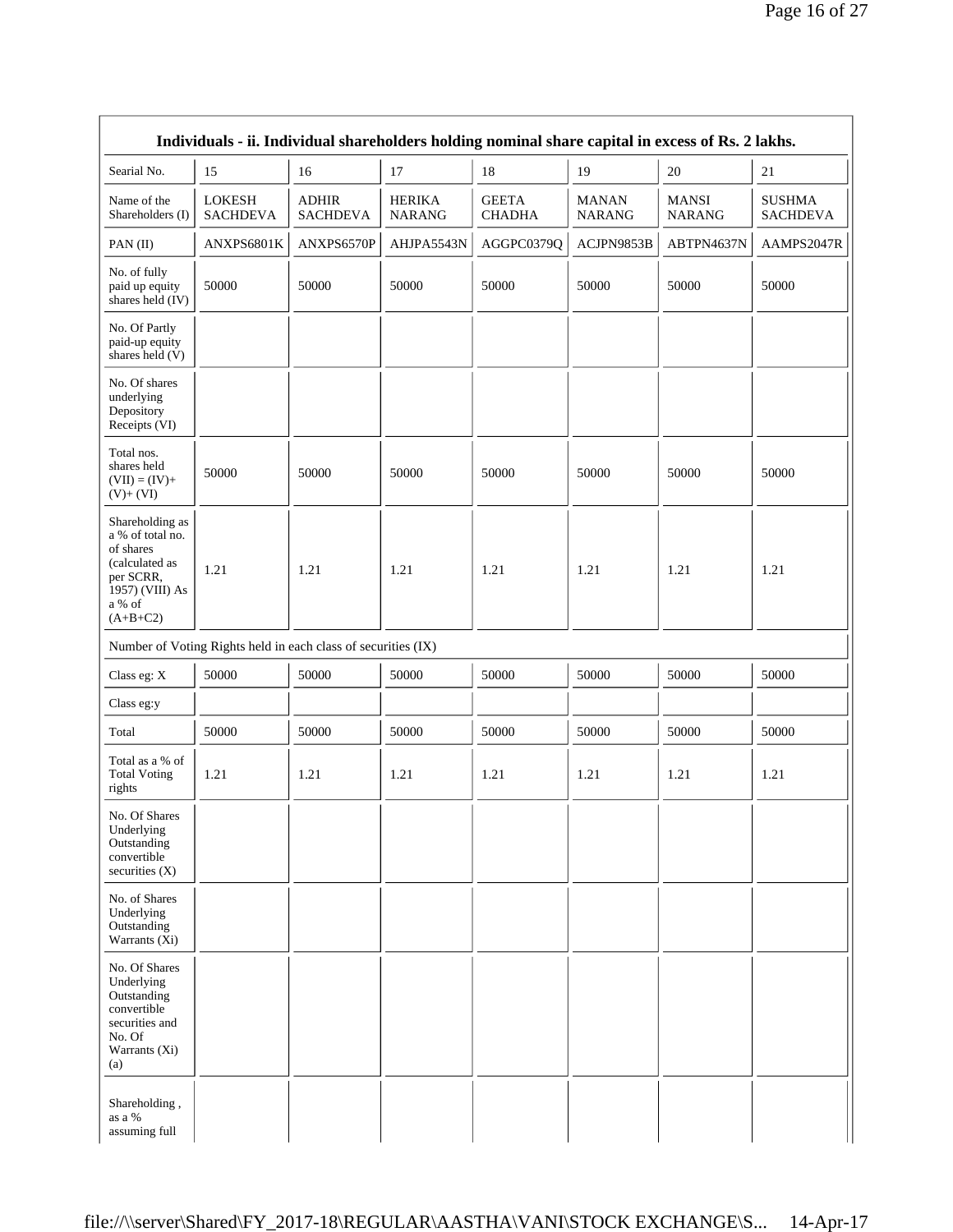| conversion of<br>convertible<br>securities (as a<br>percentage of<br>diluted share<br>capital) $(XI)=$<br>$(VII)+(X)$ As a<br>% of $(A+B+C2)$ | 1.21                             | 1.21           | 1.21           | 1.21             | 1.21           | 1.21           | 1.21           |  |
|-----------------------------------------------------------------------------------------------------------------------------------------------|----------------------------------|----------------|----------------|------------------|----------------|----------------|----------------|--|
|                                                                                                                                               | Number of Locked in shares (XII) |                |                |                  |                |                |                |  |
| No. $(a)$                                                                                                                                     | $\boldsymbol{0}$                 | $\mathbf{0}$   | $\mathbf{0}$   | $\boldsymbol{0}$ | $\theta$       | $\overline{0}$ | $\overline{0}$ |  |
| As a % of total<br>Shares held (b)                                                                                                            | $\mathbf{0}$                     | $\overline{0}$ | $\overline{0}$ | $\boldsymbol{0}$ | $\overline{0}$ | $\Omega$       | $\theta$       |  |
| Number of<br>equity shares<br>held in<br>dematerialized<br>form $(XIV)$                                                                       | 50000                            | 50000          | 50000          | 50000            | 50000          | 50000          | 50000          |  |
| Reason for not providing PAN                                                                                                                  |                                  |                |                |                  |                |                |                |  |
| Reason for not<br>providing PAN                                                                                                               |                                  |                |                |                  |                |                |                |  |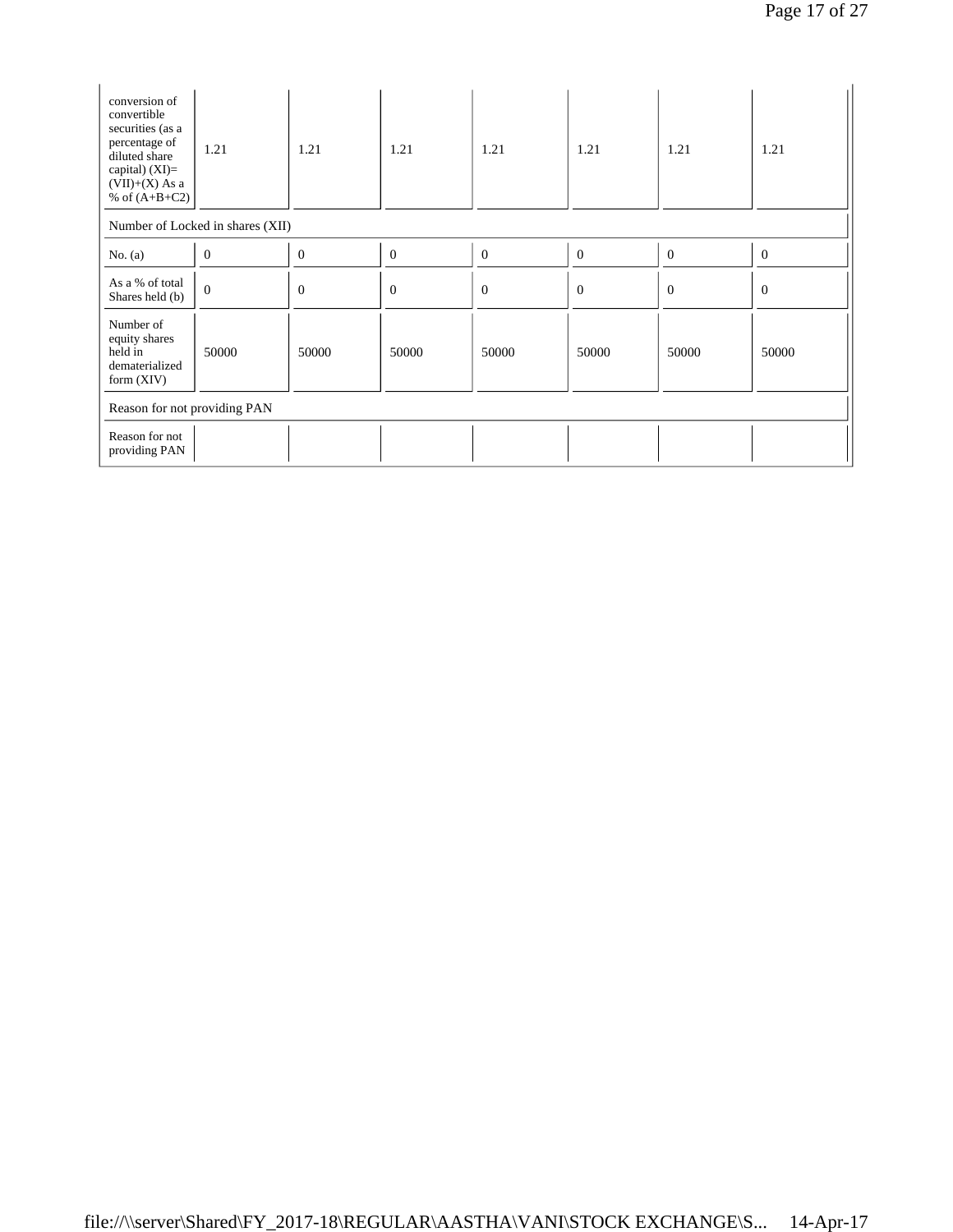|                                                                                                                             |                               |                                |                                 | Individuals - ii. Individual shareholders holding nominal share capital in excess of Rs. 2 lakhs. |                                 |                                                 |
|-----------------------------------------------------------------------------------------------------------------------------|-------------------------------|--------------------------------|---------------------------------|---------------------------------------------------------------------------------------------------|---------------------------------|-------------------------------------------------|
| Searial No.                                                                                                                 | 22                            | 23                             | 24                              | 25                                                                                                | 26                              | 27                                              |
| Name of the<br>Shareholders (I)                                                                                             | <b>RAJIV</b><br><b>CHADHA</b> | <b>NAVEEN</b><br><b>NARANG</b> | <b>SUMITRA</b><br><b>NARANG</b> | <b>SATISH</b><br><b>CHANDER</b><br><b>NARANG</b>                                                  | <b>BHALINDER</b><br><b>GHAI</b> | <b>ROMESH</b><br><b>CHANDER</b><br><b>BAJAJ</b> |
| PAN (II)                                                                                                                    | AAFPC2849C                    | AADPN0344D                     | AADPN0343E                      | AAAPN0874H                                                                                        | AGVPG6895Q                      | AASPB4177B                                      |
| No. of fully paid<br>up equity shares<br>held (IV)                                                                          | 50000                         | 50000                          | 50000                           | 50000                                                                                             | 45250                           | 41150                                           |
| No. Of Partly paid-<br>up equity shares<br>$\text{held}(V)$                                                                 |                               |                                |                                 |                                                                                                   |                                 |                                                 |
| No. Of shares<br>underlying<br>Depository<br>Receipts (VI)                                                                  |                               |                                |                                 |                                                                                                   |                                 |                                                 |
| Total nos. shares<br>held $(VII) = (IV) +$<br>$(V)+(VI)$                                                                    | 50000                         | 50000                          | 50000                           | 50000                                                                                             | 45250                           | 41150                                           |
| Shareholding as a<br>% of total no. of<br>shares (calculated<br>as per SCRR,<br>1957) (VIII) As a<br>% of $(A+B+C2)$        | 1.21                          | 1.21                           | 1.21                            | 1.21                                                                                              | 1.1                             | 1                                               |
| Number of Voting Rights held in each class of securities (IX)                                                               |                               |                                |                                 |                                                                                                   |                                 |                                                 |
| Class eg: X                                                                                                                 | 50000                         | 50000                          | 50000                           | 50000                                                                                             | 45250                           | 41150                                           |
| Class eg:y                                                                                                                  |                               |                                |                                 |                                                                                                   |                                 |                                                 |
| Total                                                                                                                       | 50000                         | 50000                          | 50000                           | 50000                                                                                             | 45250                           | 41150                                           |
| Total as a % of<br>Total Voting rights                                                                                      | 1.21                          | 1.21                           | 1.21                            | 1.21                                                                                              | 1.1                             | $\mathbf{1}$                                    |
| No. Of Shares<br>Underlying<br>Outstanding<br>convertible<br>securities (X)                                                 |                               |                                |                                 |                                                                                                   |                                 |                                                 |
| No. of Shares<br>Underlying<br>Outstanding<br>Warrants (Xi)                                                                 |                               |                                |                                 |                                                                                                   |                                 |                                                 |
| No. Of Shares<br>Underlying<br>Outstanding<br>convertible<br>securities and No.<br>Of Warrants (Xi)<br>(a)                  |                               |                                |                                 |                                                                                                   |                                 |                                                 |
| Shareholding, as a<br>% assuming full<br>conversion of<br>convertible<br>securities (as a<br>percentage of<br>diluted share | 1.21                          | 1.21                           | 1.21                            | 1.21                                                                                              | 1.1                             | $\mathbf{1}$                                    |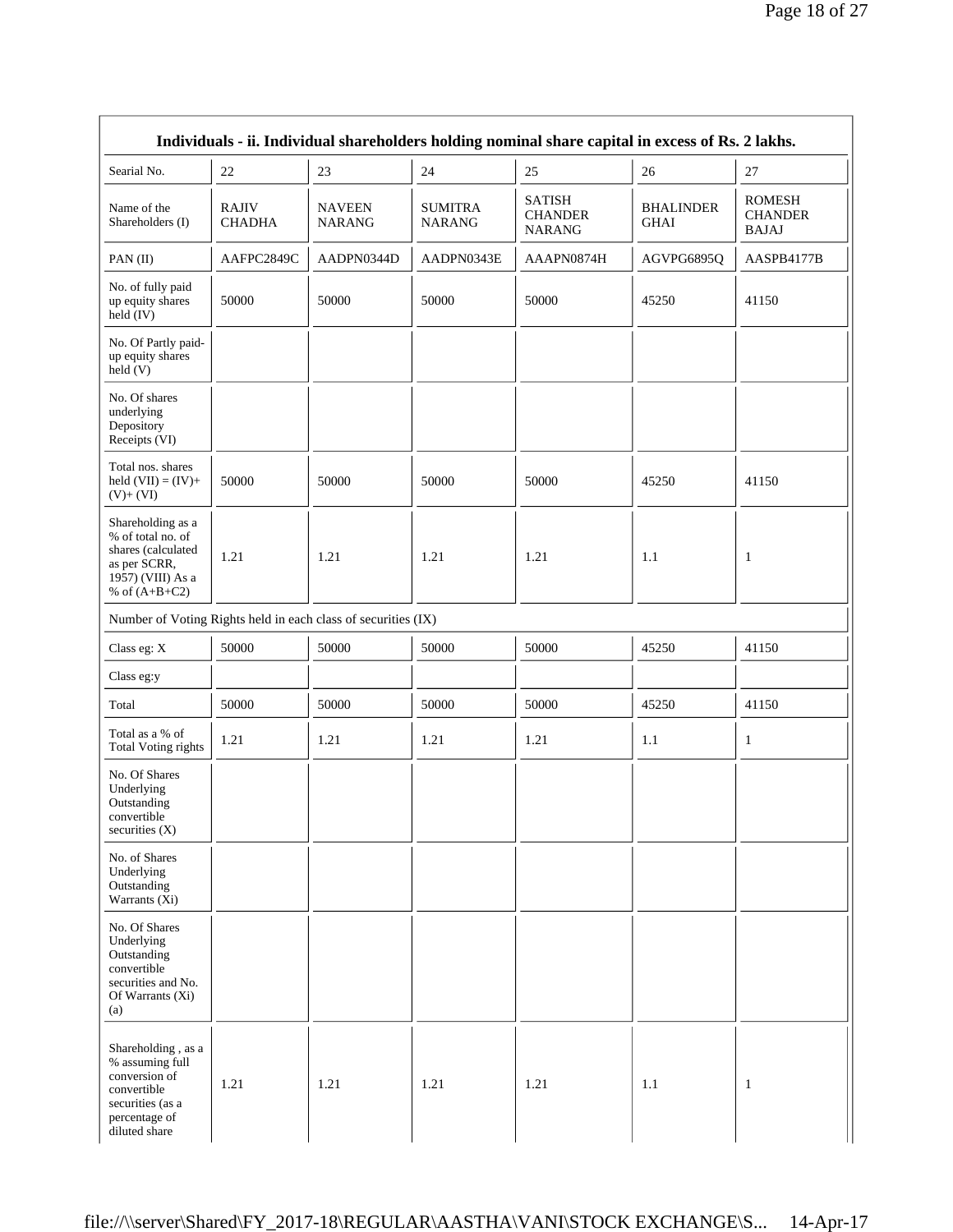| capital) $(XI) = (VII)$<br>$+(X)$ As a % of<br>$(A+B+C2)$            |          |          |                |                |                |          |  |  |
|----------------------------------------------------------------------|----------|----------|----------------|----------------|----------------|----------|--|--|
| Number of Locked in shares (XII)                                     |          |          |                |                |                |          |  |  |
| No. (a)                                                              | $\theta$ | 0        | $\overline{0}$ | $\overline{0}$ | $\overline{0}$ | $\theta$ |  |  |
| As a % of total<br>Shares held (b)                                   | $\theta$ | $\theta$ | $\mathbf{0}$   | $\theta$       | $\overline{0}$ | $\theta$ |  |  |
| Number of equity<br>shares held in<br>dematerialized<br>form $(XIV)$ | 50000    | 50000    | 50000          | 50000          | $\overline{0}$ | $\theta$ |  |  |
| Reason for not providing PAN                                         |          |          |                |                |                |          |  |  |
| Reason for not<br>providing PAN                                      |          |          |                |                |                |          |  |  |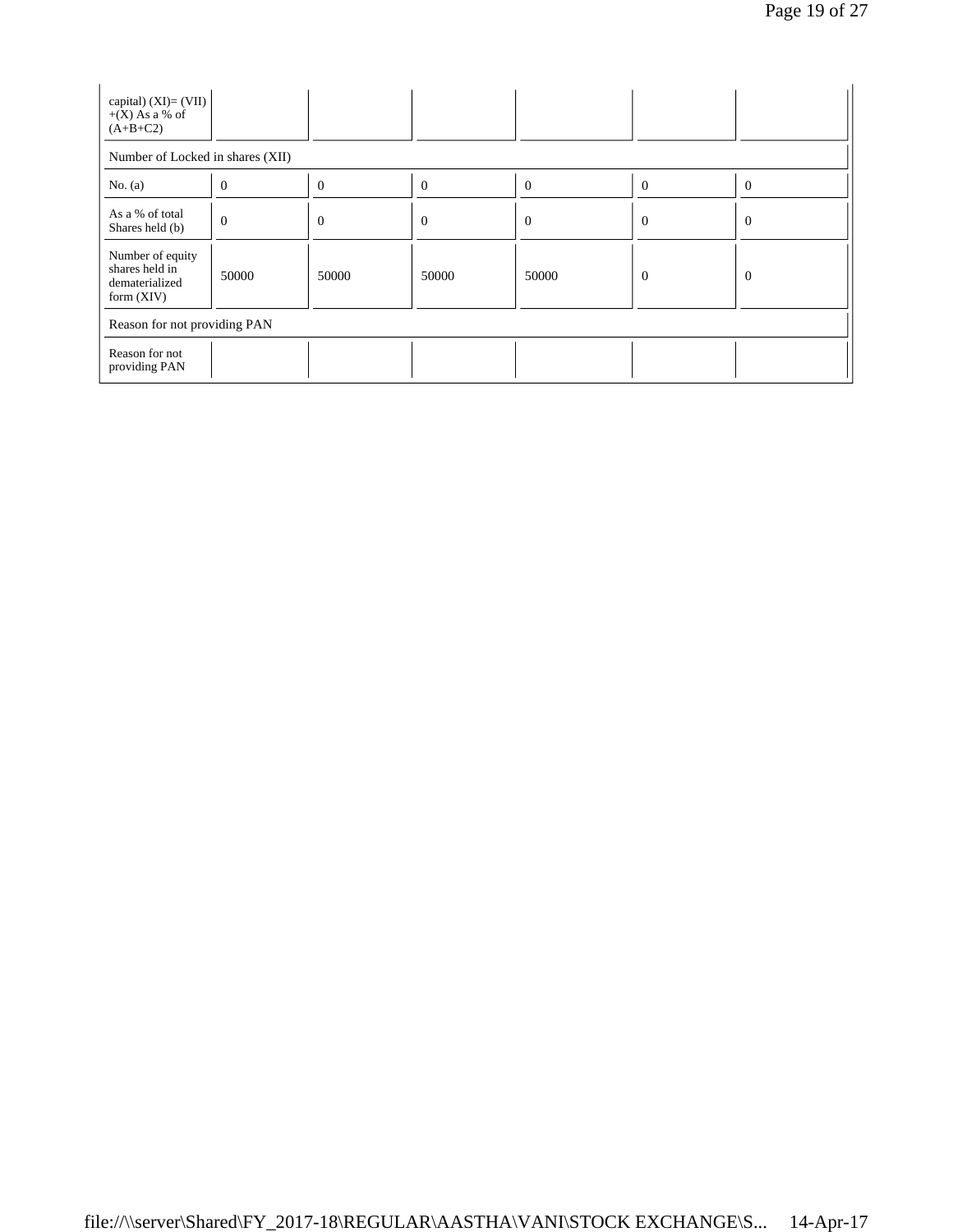|                                                                                                                                                                         | Individuals - ii. Individual shareholders holding nominal share capital in excess of Rs. 2 lakhs. |  |
|-------------------------------------------------------------------------------------------------------------------------------------------------------------------------|---------------------------------------------------------------------------------------------------|--|
| Searial No.                                                                                                                                                             |                                                                                                   |  |
| Name of the<br>Shareholders (I)                                                                                                                                         | Click here to go back                                                                             |  |
| PAN(II)                                                                                                                                                                 | Total                                                                                             |  |
| No. of fully paid<br>up equity shares<br>held (IV)                                                                                                                      | 1966800                                                                                           |  |
| No. Of Partly paid-<br>up equity shares<br>held(V)                                                                                                                      |                                                                                                   |  |
| No. Of shares<br>underlying<br>Depository<br>Receipts (VI)                                                                                                              |                                                                                                   |  |
| Total nos. shares<br>held $(VII) = (IV) +$<br>$(V)+(VI)$                                                                                                                | 1966800                                                                                           |  |
| Shareholding as a<br>% of total no. of<br>shares (calculated<br>as per SCRR,<br>1957) (VIII) As a<br>% of $(A+B+C2)$                                                    | 47.74                                                                                             |  |
| Number of Voting Rights held in each class of securities (IX)                                                                                                           |                                                                                                   |  |
| Class eg: X                                                                                                                                                             | 1966800                                                                                           |  |
| Class eg:y                                                                                                                                                              |                                                                                                   |  |
| Total                                                                                                                                                                   | 1966800                                                                                           |  |
| Total as a % of<br><b>Total Voting rights</b>                                                                                                                           | 47.74                                                                                             |  |
| No. Of Shares<br>Underlying<br>Outstanding<br>convertible<br>securities $(X)$                                                                                           |                                                                                                   |  |
| No. of Shares<br>Underlying<br>Outstanding<br>Warrants $(X_i)$                                                                                                          |                                                                                                   |  |
| No. Of Shares<br>Underlying<br>Outstanding<br>convertible<br>securities and No.<br>Of Warrants (Xi)<br>(a)                                                              |                                                                                                   |  |
| Shareholding, as a<br>% assuming full<br>conversion of<br>convertible<br>securities (as a<br>percentage of<br>diluted share<br>capital) (XI)= (VII)<br>$+(X)$ As a % of | 47.74                                                                                             |  |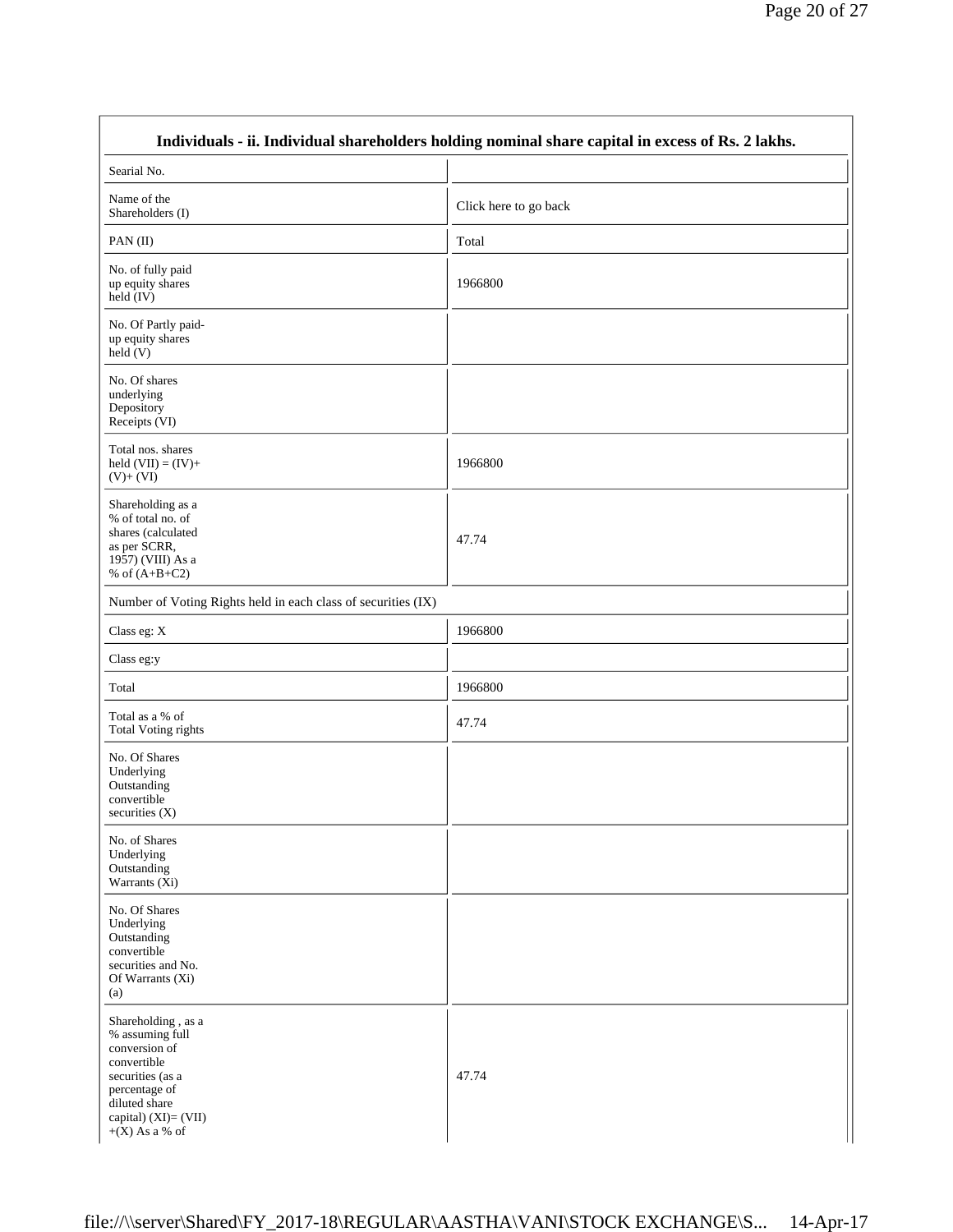| $(A+B+C2)$                                                           |              |
|----------------------------------------------------------------------|--------------|
| Number of Locked in shares (XII)                                     |              |
| No. $(a)$                                                            | $\mathbf{0}$ |
| As a % of total<br>Shares held (b)                                   | $\mathbf{0}$ |
| Number of equity<br>shares held in<br>dematerialized<br>form $(XIV)$ | 1020000      |
| Reason for not providing PAN                                         |              |
| Reason for not<br>providing PAN                                      |              |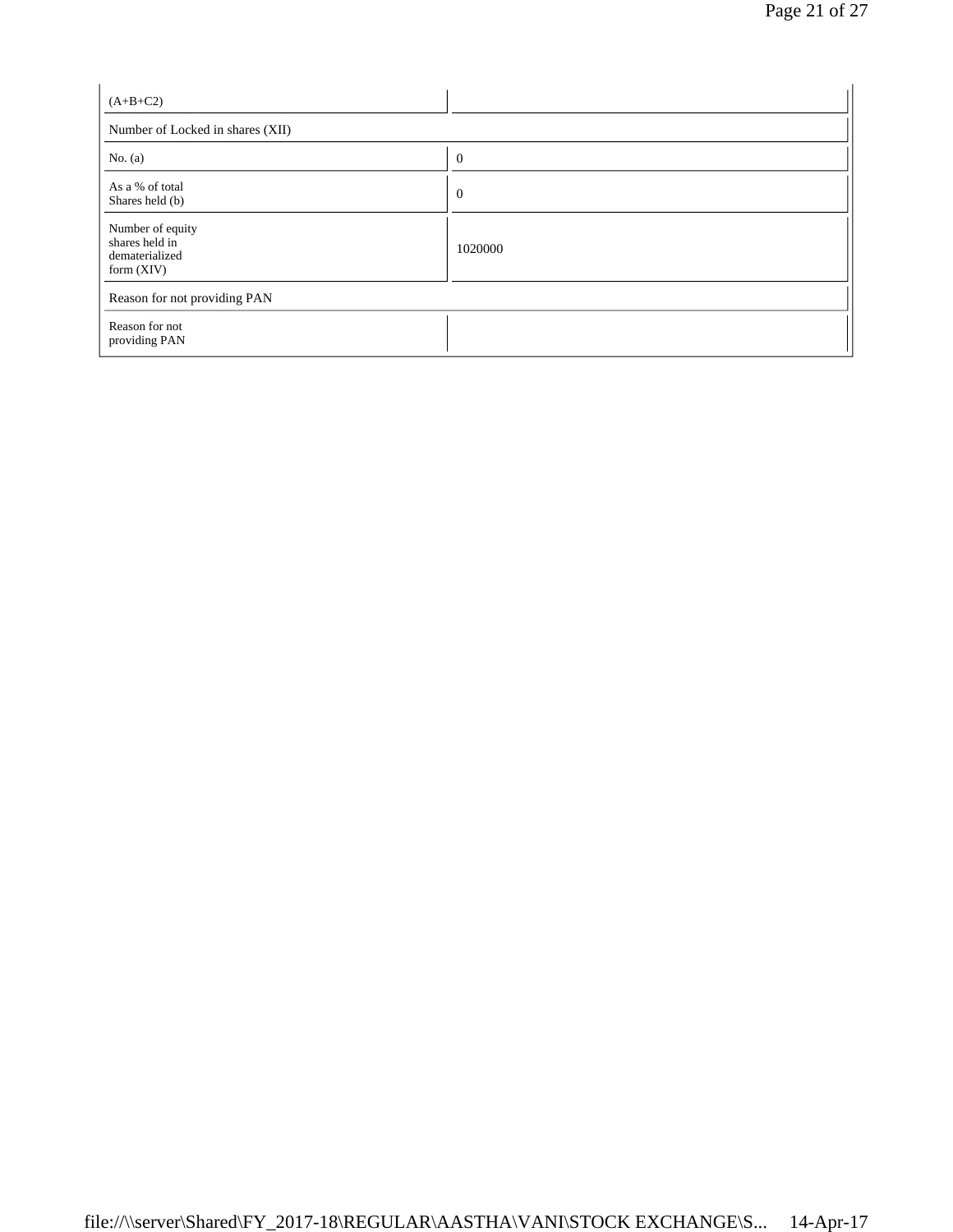|                        | <b>Text Block</b>                                                                                                                        |
|------------------------|------------------------------------------------------------------------------------------------------------------------------------------|
| Textual Information(1) | THE PAN OF MR. SUKHDEV SINGH DHILLON IS NOT AVAILABLE WITH THE COMPANY<br>AND COMPANY ALREADY REQUESTED TO PROVIDE THE SAME AS EARLIEST. |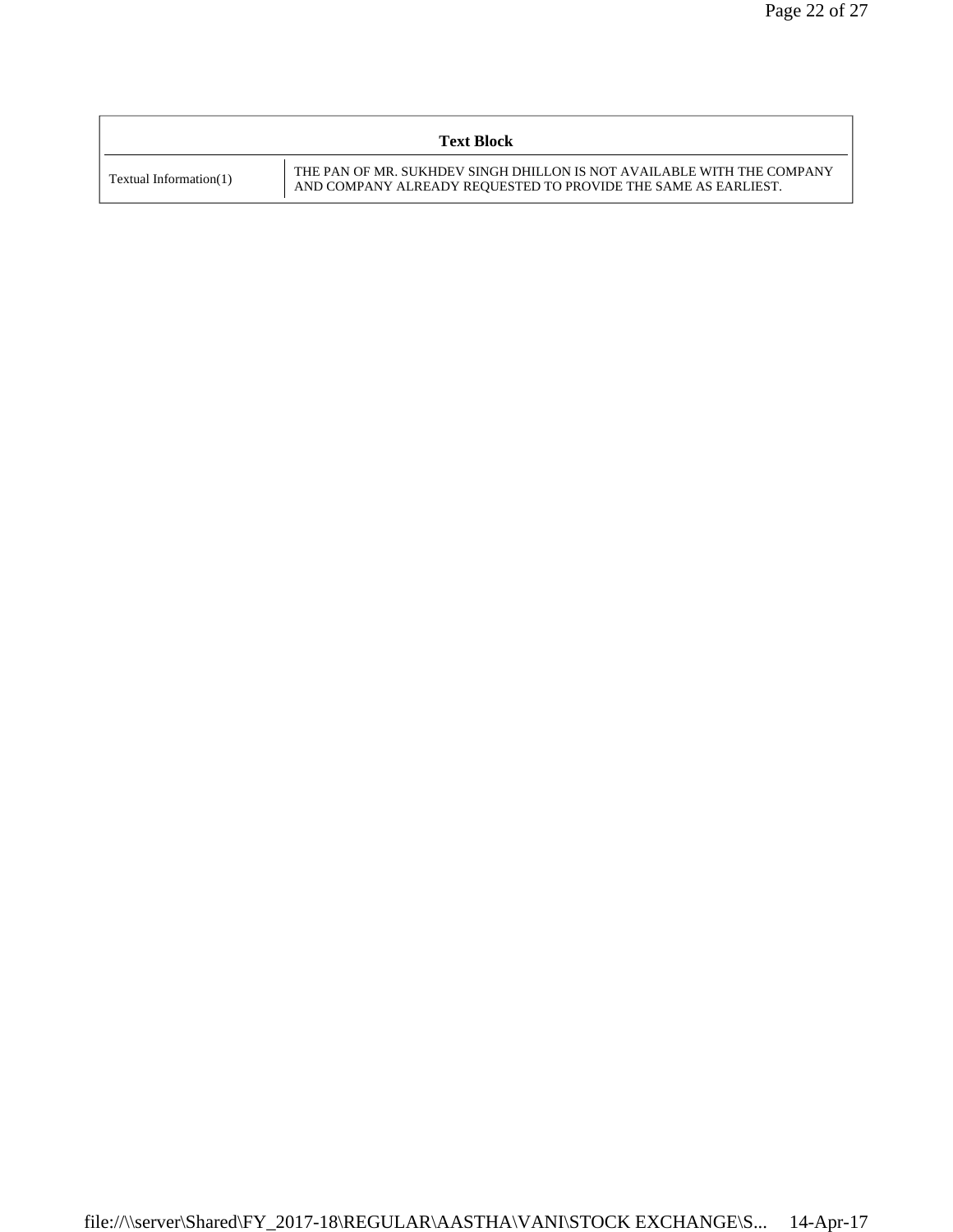| Any Other (specify)                                                                                                  |                                                               |                                              |                                              |                                              |                                              |                                                           |  |  |  |
|----------------------------------------------------------------------------------------------------------------------|---------------------------------------------------------------|----------------------------------------------|----------------------------------------------|----------------------------------------------|----------------------------------------------|-----------------------------------------------------------|--|--|--|
| Searial No.                                                                                                          | 1                                                             | $\overline{c}$                               | 3                                            | 4                                            | 5                                            | 6                                                         |  |  |  |
| Category                                                                                                             | <b>Bodies Corporate</b>                                       | <b>HUF</b>                                   | <b>HUF</b>                                   | <b>HUF</b>                                   | <b>HUF</b>                                   | <b>HUF</b>                                                |  |  |  |
| Category / More<br>than 1 percentage                                                                                 | More than 1<br>percentage of<br>shareholding                  | More than 1<br>percentage of<br>shareholding | More than 1<br>percentage of<br>shareholding | More than 1<br>percentage of<br>shareholding | More than 1<br>percentage of<br>shareholding | More than 1<br>percentage of<br>shareholding              |  |  |  |
| Name of the<br>Shareholders (I)                                                                                      | <b>NAU NIDH</b><br><b>FINANCE</b><br><b>LIMITED</b>           | SOM NATH &<br>SONS (HUF)                     | <b>MANAN</b><br><b>NARANG</b><br>(HUF)       | <b>ADHIR</b><br><b>SACHDEVA</b><br>(HUF)     | <b>NAVEEN</b><br>NARANG (HUF)                | <b>SATISH</b><br><b>CHANDER</b><br><b>NARANG</b><br>(HUF) |  |  |  |
| $PAN$ (II)                                                                                                           | AABCN5075G                                                    | AAYHS1581E                                   | AAJHM5838B                                   | AAJHA8255J                                   | AACHN4022M                                   | AAAHS6461F                                                |  |  |  |
| No. of the<br>Shareholders (I)                                                                                       | 1                                                             | 1                                            | 1                                            | 1                                            | 1                                            | 1                                                         |  |  |  |
| No. of fully paid<br>up equity shares<br>held (IV)                                                                   | 1000000                                                       | 50000                                        | 50000                                        | 50000                                        | 50000                                        | 50000                                                     |  |  |  |
| No. Of Partly paid-<br>up equity shares<br>$\text{held}(V)$                                                          |                                                               |                                              |                                              |                                              |                                              |                                                           |  |  |  |
| No. Of shares<br>underlying<br>Depository<br>Receipts (VI)                                                           |                                                               |                                              |                                              |                                              |                                              |                                                           |  |  |  |
| Total nos. shares<br>held $(VII) = (IV) +$<br>$(V)+(VI)$                                                             | 1000000                                                       | 50000                                        | 50000                                        | 50000                                        | 50000                                        | 50000                                                     |  |  |  |
| Shareholding as a<br>% of total no. of<br>shares (calculated<br>as per SCRR,<br>1957) (VIII) As a<br>% of $(A+B+C2)$ | 24.27                                                         | 1.21                                         | 1.21                                         | 1.21                                         | 1.21                                         | 1.21                                                      |  |  |  |
|                                                                                                                      | Number of Voting Rights held in each class of securities (IX) |                                              |                                              |                                              |                                              |                                                           |  |  |  |
| Class eg: X                                                                                                          | 1000000                                                       | 50000                                        | 50000                                        | 50000                                        | 50000                                        | 50000                                                     |  |  |  |
| Class eg:y                                                                                                           |                                                               |                                              |                                              |                                              |                                              |                                                           |  |  |  |
| Total                                                                                                                | 1000000                                                       | 50000                                        | 50000                                        | 50000                                        | 50000                                        | 50000                                                     |  |  |  |
| Total as a % of<br><b>Total Voting rights</b>                                                                        | 24.27                                                         | 1.21                                         | 1.21                                         | 1.21                                         | 1.21                                         | 1.21                                                      |  |  |  |
| No. Of Shares<br>Underlying<br>Outstanding<br>convertible<br>securities $(X)$                                        |                                                               |                                              |                                              |                                              |                                              |                                                           |  |  |  |
| No. of Shares<br>Underlying<br>Outstanding<br>Warrants (Xi)                                                          |                                                               |                                              |                                              |                                              |                                              |                                                           |  |  |  |
| No. Of Shares<br>Underlying<br>Outstanding<br>convertible                                                            |                                                               |                                              |                                              |                                              |                                              |                                                           |  |  |  |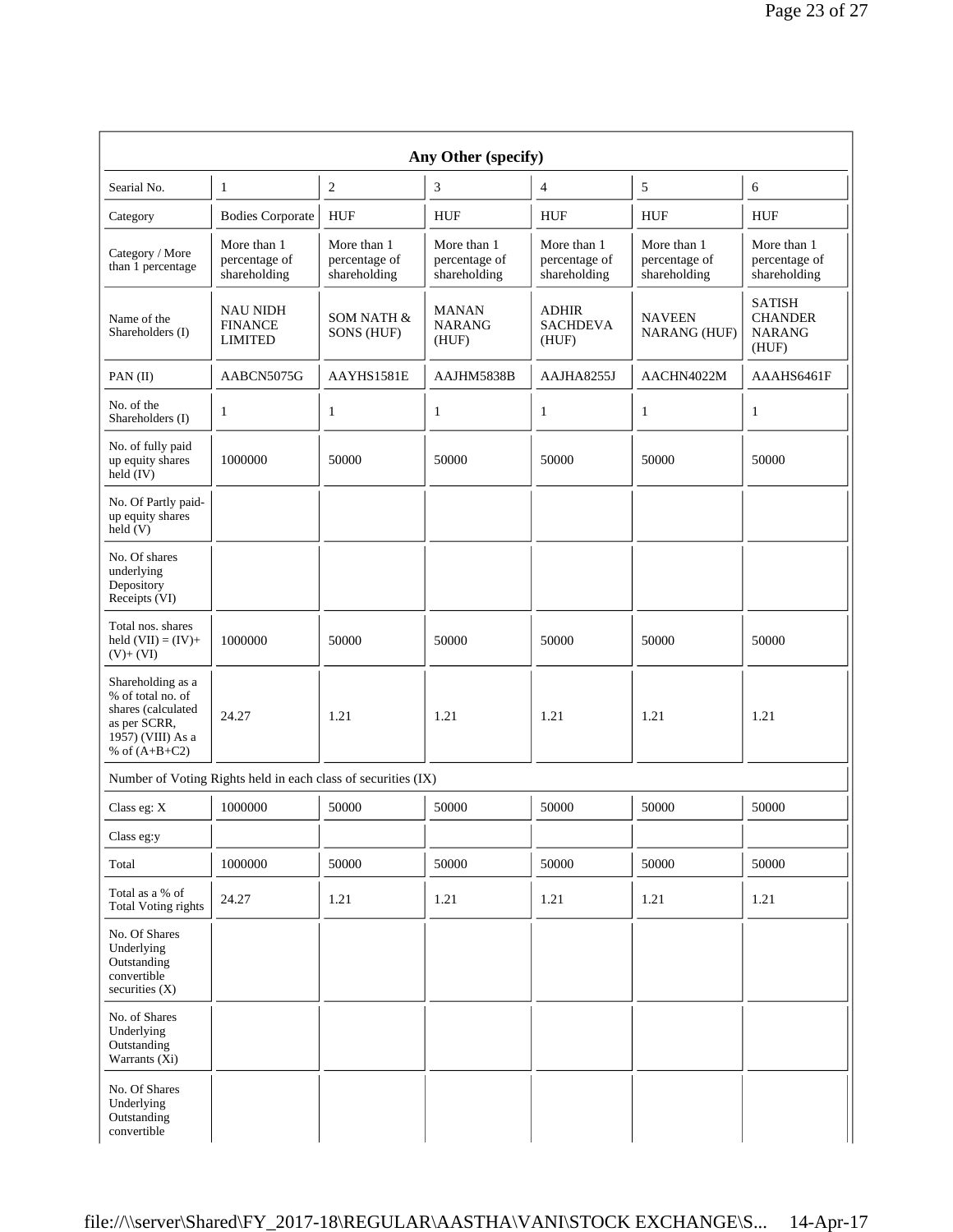| securities and No.<br>Of Warrants (Xi)<br>(a)                                                                                                                                            |                  |              |                |                  |                  |              |  |  |
|------------------------------------------------------------------------------------------------------------------------------------------------------------------------------------------|------------------|--------------|----------------|------------------|------------------|--------------|--|--|
| Shareholding, as a<br>% assuming full<br>conversion of<br>convertible<br>securities (as a<br>percentage of<br>diluted share<br>capital) $(XI) = (VII)$<br>$+(X)$ As a % of<br>$(A+B+C2)$ | 24.27            | 1.21         | 1.21           | 1.21             | 1.21             | 1.21         |  |  |
| Number of Locked in shares (XII)                                                                                                                                                         |                  |              |                |                  |                  |              |  |  |
| No. $(a)$                                                                                                                                                                                | $\boldsymbol{0}$ | $\mathbf{0}$ | $\theta$       | $\boldsymbol{0}$ | $\mathbf{0}$     | $\mathbf{0}$ |  |  |
| As a % of total<br>Shares held (b)                                                                                                                                                       | $\boldsymbol{0}$ | $\Omega$     | $\overline{0}$ | $\boldsymbol{0}$ | $\boldsymbol{0}$ | $\theta$     |  |  |
| Number of equity<br>shares held in<br>dematerialized<br>form $(XIV)$                                                                                                                     | 1000000          | 50000        | 50000          | 50000            | 50000            | 50000        |  |  |
| Reason for not providing PAN                                                                                                                                                             |                  |              |                |                  |                  |              |  |  |
| Reason for not<br>providing PAN                                                                                                                                                          |                  |              |                |                  |                  |              |  |  |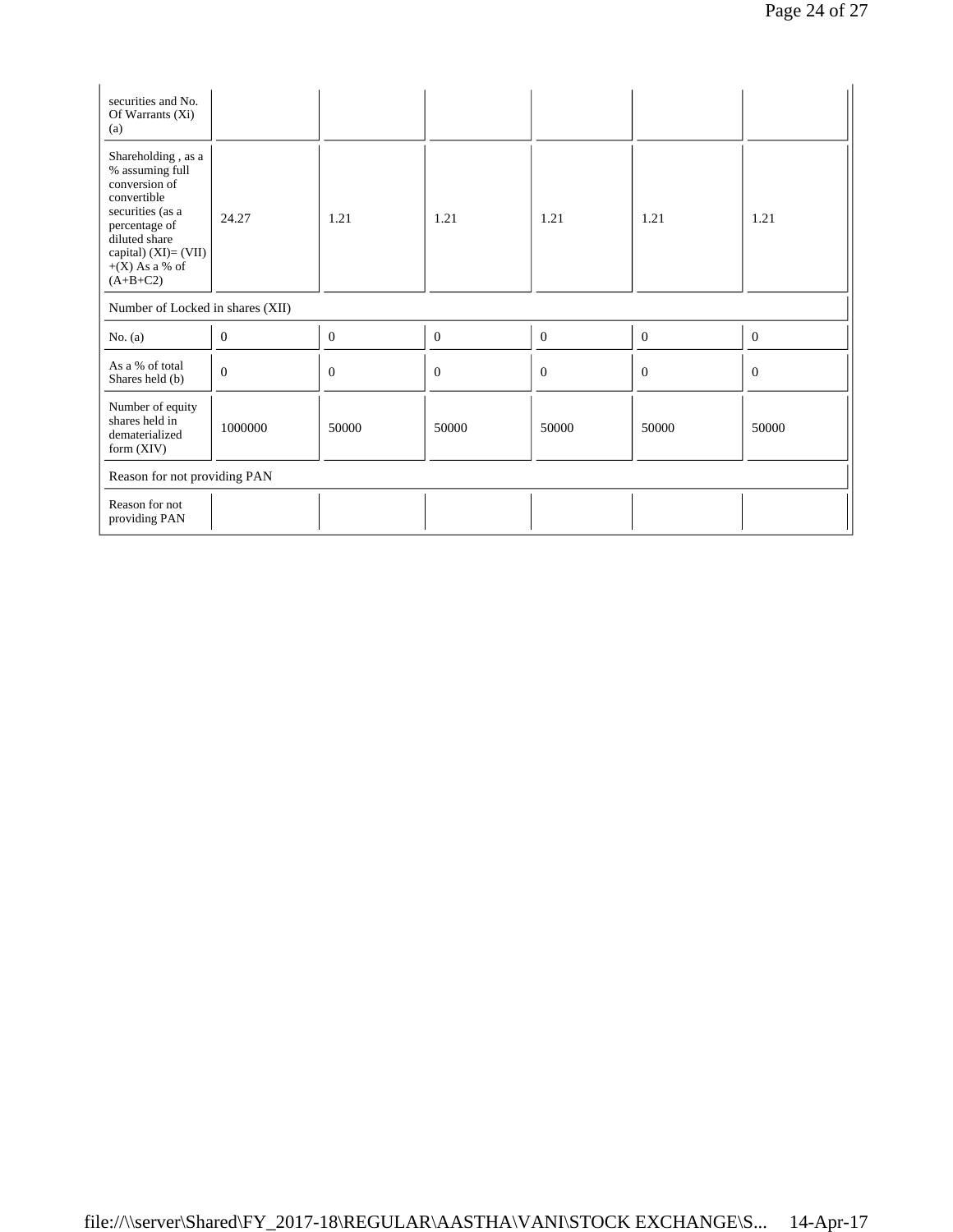| Any Other (specify)                                                                                                  |                       |  |
|----------------------------------------------------------------------------------------------------------------------|-----------------------|--|
| Searial No.                                                                                                          |                       |  |
| Category                                                                                                             |                       |  |
| Category / More<br>than 1 percentage                                                                                 |                       |  |
| Name of the<br>Shareholders (I)                                                                                      | Click here to go back |  |
| PAN(II)                                                                                                              | Total                 |  |
| No. of the<br>Shareholders (I)                                                                                       | $\mathbf{0}$          |  |
| No. of fully paid<br>up equity shares<br>$\text{held} (IV)$                                                          | $\mathbf{0}$          |  |
| No. Of Partly paid-<br>up equity shares<br>$\text{held} (V)$                                                         |                       |  |
| No. Of shares<br>underlying<br>Depository<br>Receipts (VI)                                                           |                       |  |
| Total nos. shares<br>held $(VII) = (IV) +$<br>$(V)+(VI)$                                                             | $\mathbf{0}$          |  |
| Shareholding as a<br>% of total no. of<br>shares (calculated<br>as per SCRR,<br>1957) (VIII) As a<br>% of $(A+B+C2)$ | $\mathbf{0}$          |  |
| Number of Voting Rights held in each class of securities (IX)                                                        |                       |  |
| Class eg: $\mathbf X$                                                                                                | $\mathbf{0}$          |  |
| Class eg:y                                                                                                           |                       |  |
| Total                                                                                                                | $\boldsymbol{0}$      |  |
| Total as a % of<br><b>Total Voting rights</b>                                                                        | $\boldsymbol{0}$      |  |
| No. Of Shares<br>Underlying<br>Outstanding<br>convertible<br>securities (X)                                          |                       |  |
| No. of Shares<br>Underlying<br>Outstanding<br>Warrants (Xi)                                                          |                       |  |
| No. Of Shares<br>Underlying<br>Outstanding<br>convertible<br>securities and No.<br>Of Warrants (Xi)<br>(a)           |                       |  |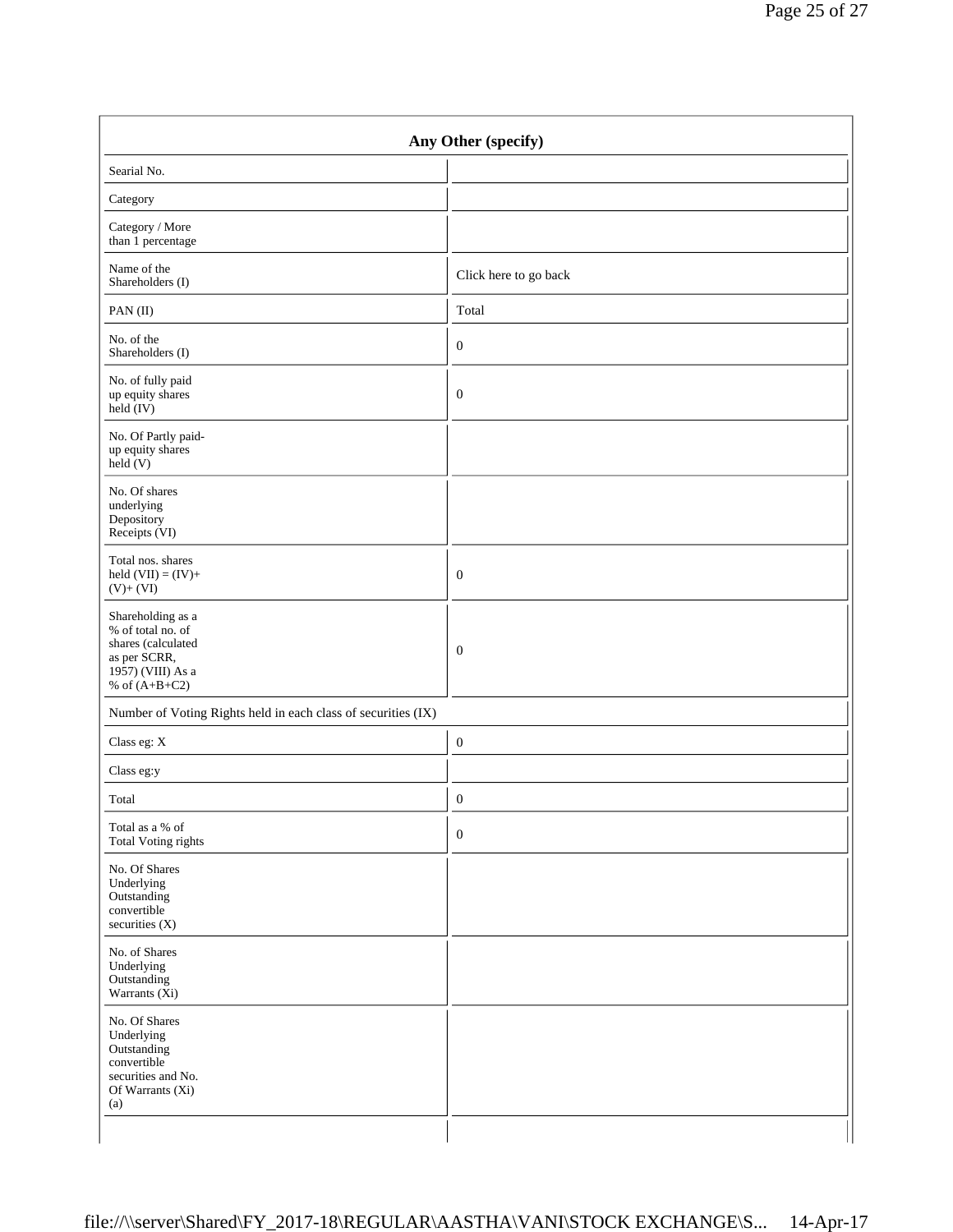| Shareholding, as a<br>% assuming full<br>conversion of<br>convertible<br>securities (as a<br>percentage of<br>diluted share<br>capital) (XI)= (VII)<br>$+(X)$ As a % of<br>$(A+B+C2)$ | $\theta$       |  |
|---------------------------------------------------------------------------------------------------------------------------------------------------------------------------------------|----------------|--|
| Number of Locked in shares (XII)                                                                                                                                                      |                |  |
| No. $(a)$                                                                                                                                                                             | $\theta$       |  |
| As a % of total<br>Shares held (b)                                                                                                                                                    | $\theta$       |  |
| Number of equity<br>shares held in<br>dematerialized<br>form $(XIV)$                                                                                                                  | $\overline{0}$ |  |
| Reason for not providing PAN                                                                                                                                                          |                |  |
| Reason for not<br>providing PAN                                                                                                                                                       |                |  |